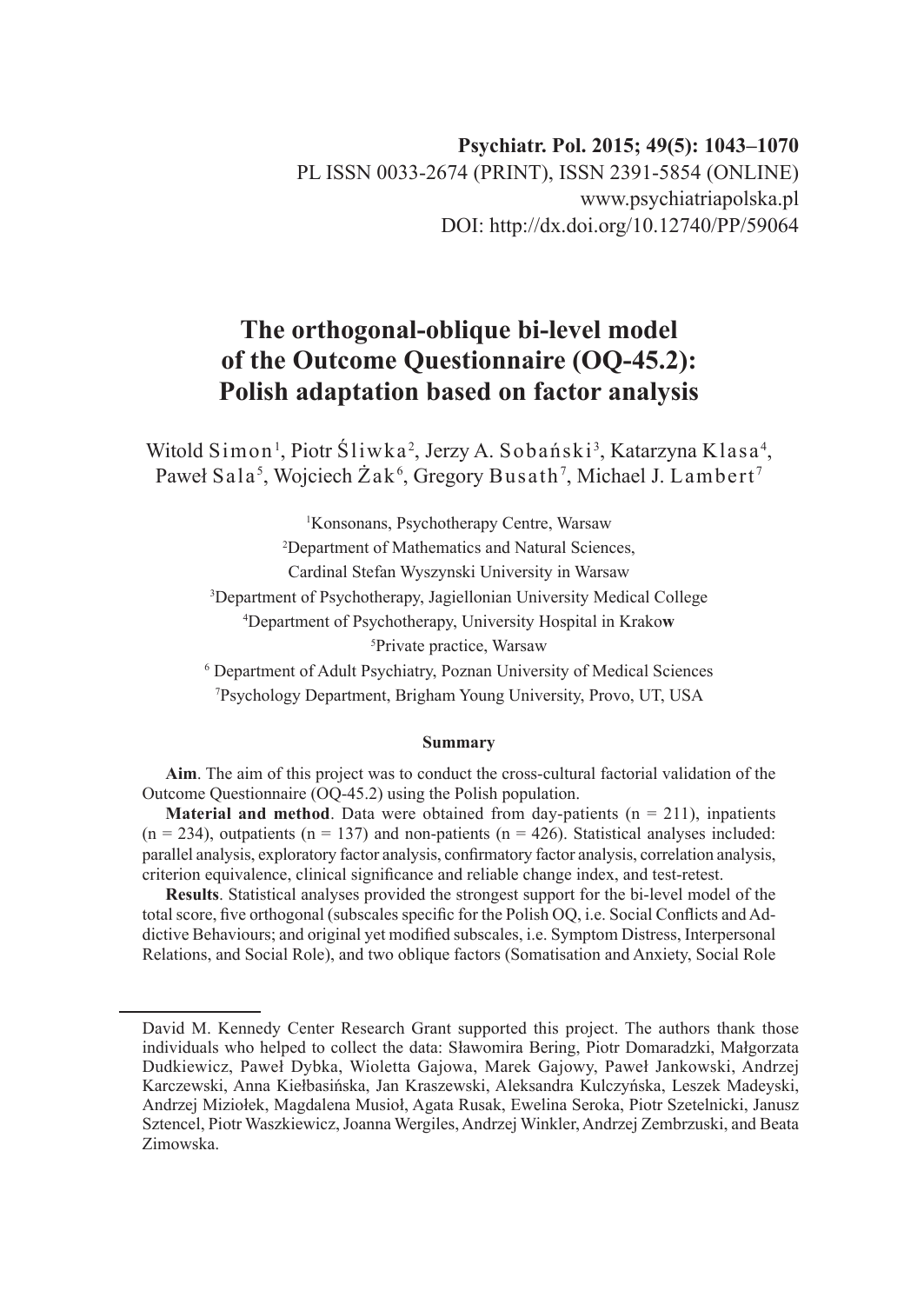2). The psychometric properties of the Polish OQ were found to be adequate and similar to the original American OQ and its international adaptations. Specific for the Polish OQ cutoff scores for clinical significance were established. The role of cultural differences and the passage of time in the process of the cross-cultural validation were elaborated upon.

**Conclusions**. The Polish version of the OQ 45-2 has been recognised as an instrument adequately measuring general functioning as well as specific areas of functioning of the individual (i.e. interpersonal relations; social role performance; social conflicts; symptom distress; somatisation and anxiety; addictive behaviours). Results of this factorial analysis seem to be valuable for both clinicians using the OQ-45.2 and for creators of any psychotherapy outcome measure.

**Key words**: psychotherapy effectiveness, symptom checklist, outcome questionnaire

### **Introduction**

Efforts to enhance psychotherapy effectiveness have resulted in the development of the Outcome Questionnaire (OQ-45.2) [1]. The OQ has been recognised as the fourth most frequently used self-report measure of psychotherapy outcome [2], which probably occurred due to its following features: (1) subscale structure (Symptom Distress, Interpersonal Relations, and Social Role) allowing for measuring improvement and deterioration of various dimensions of client functioning; (2) applicability for a variety of disorders and diverse life struggles, which enables comparison of different patient groups; (3) sensitivity to change and thus ability to track patient's progress by repeated measurements on a session-by-session basis; (4) predictive ability to identify those patients who are off track for a positive outcome and thus are at risk of deterioration and/or drop-out; and (5) signal-alarm feedback system of progress graphs, implemented in the OQ-Analyst software, which provides therapists with an instant access to clinical information and thus allows them to maximise their clients' treatment outcome, i.e. to intervene before treatment failure occurs [3].

Numerous studies have been conducted validating the original version of OQ in diverse populations and treatment settings: (1) outpatients from university centre [4]; (2) outpatients from a psychiatric unit of the general hospital [5]; (3) outpatients from a community-based substance abuse centre [6]; and (4) inpatients from an eating disorders clinic [7]. Meta/mega-analytic review of the OQ [8] confirms that the OQ based progress feedback with alert signals has a statistically and clinically significant effect on outcome in reducing deterioration rates in patients predicted to be treatment failures, i.e. from the baseline of 20% in not-on-track cases to about 5.5%. Several language versions of the OQ have been adapted, e.g., Dutch [9], German [10], Italian [11], and Swedish [12].

One of the most frequently administered outcome measures in Poland is Symptom Checklist "O" (Kwestionariusz Objawowy "O" – KO "O") and its versions [13]. They were applied in psychotherapy process research [14], including projects assessing risk of therapy termination [15]; as well as in studies of patients suffering from sexual dysfunctions [16] or suicidal thoughts [17].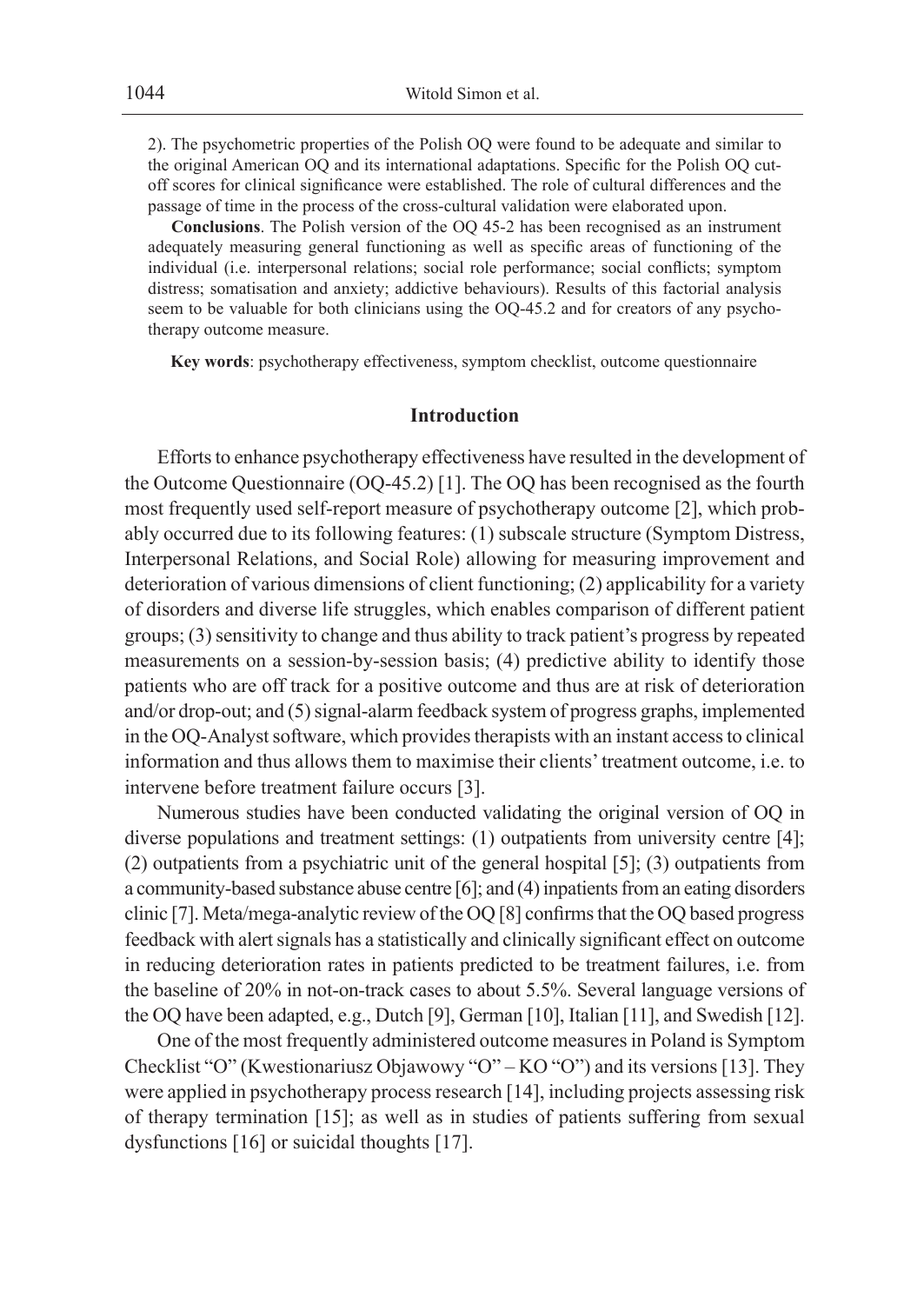#### **Aim**

The current project aims to establish the cross-cultural adaptation of the Polish OQ, which implies assessing to what extent the Polish factor structure and normative scores are equivalent with the American version as well as determining the psychometric properties of the Polish OQ. We expect the results of our study to broaden the understanding of the OQ-45.2 factor structure since statistical evidence supporting the three factor structure of the OQ-45 has been widely discussed [9, 11, 12, 18–21].

### **Psychometric Properties of the Outcome Questionnaire (OQ-45.2)**

The OQ-45.2 is a 45-item self-report measure, using a 5-point scale  $(0 =$  never,  $1 = \text{rarely}, 2 = \text{sometimes}, 3 = \text{frequently}, 4 = \text{almost always},$  which yields a range of total scores from 0 to 180.

In order to limit the likelihood of biased responses, 20% of items (9/45) have reverse scoring. High scores indicate greater levels of symptoms and/or poorer functioning.

Reliability of the OQ is acceptable for all subscales and the total score. Lambert et al. [22] reported internal consistency reliability (Cronbach's alpha) for the OQ-45 of 0.93 and a 3-week test–retest reliability value of 0.84 for the OQ-45 total score. Concurrent validity of the OQ-45 total score has been examined by correlating it with the Symptom Checklist-90 [23], Beck Depression Inventory [24], and the State-Trait Anxiety Inventory [25]. All of the concurrent validity figures with the OQ-45 and these instruments were significant at the 0.01 level with a range of rs from 0.50 to 0.85. The score of 64 has been suggested as a cut-off point for differentiation between a nonclinical population of non-patients and a clinical population of patients; and a difference of 14 points has been indicated as a reliable change [22].

### **Factor Structure**

In addition to the total score, the OQ-45 has three orthogonal subscales attempting to measure separate domains of functioning. The Interpersonal Relations subscale (IR, 11 items) assesses the quality of interpersonal relations e.g., in terms of conflict intensity or isolation tendencies. The Social Role subscale (SR, 9 items) addresses occupational and leisure activities. The Symptom Distress subscale (SD, 25 items) evaluates various symptoms, mainly depression and anxiety. It is important to state, that the three factor structure has not emerged as a result of exploratory factor analysis, but has been established rather in an arbitrary way by experienced clinicians. Having conducted a thorough research of literature review they rationally selected items for each subscale, and subsequently performed the inter-item correlations [1].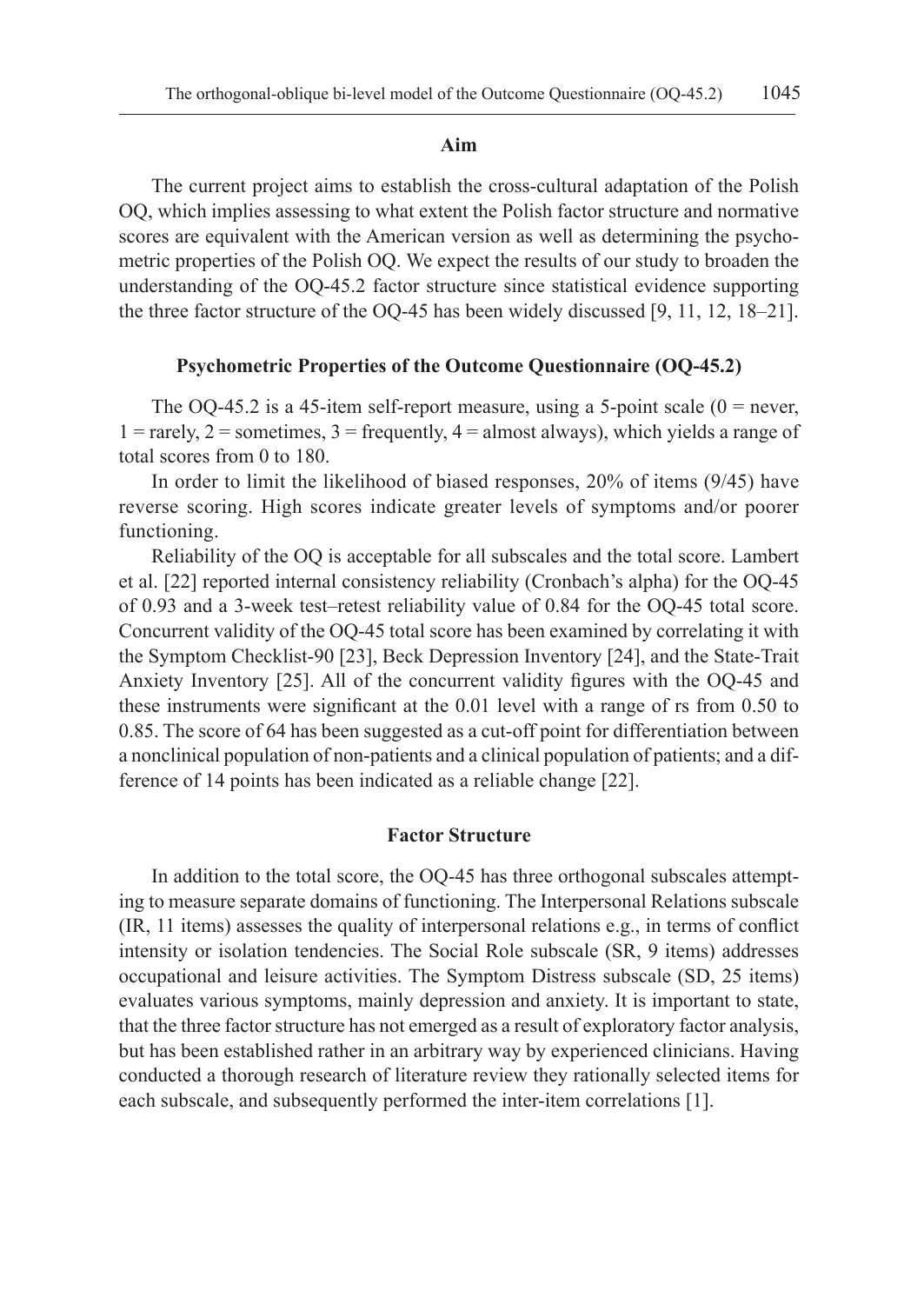Consequently, even these authors, who to a certain extent confirm the adequacy of the three subscale model, indicate that other solutions perhaps more accurately capture the multidimensionality of the OQ. Sometimes, when the three factor model was acknowledged as a reasonable fit, as in de Jong et al. [9] study of the Dutch population, still some additional factors, e.g. the Anxiety and Somatic Distress, were proposed as a valuable account for the unexplained variance. Similarly authors of the Swedish version of the OQ [12] suggested a ten factor model as a potentially more adequate structure of the OQ.

Frequently, when sufficient support for the three factor structure was not found, the non-orthogonal exploratory factor analysis pointed to a general oblique factor model, in addition to the SD, the SR, and the IR subscales. For example, although Bludworth et al. [18] found the three factor model somewhat fitting their data, their results indicated the four factor bi-level model, with a non-overlapping General Distress factor, as a more adequate structure. Analogically, Lo Coco et al. [11] proposed the four factor bi-level solution with the Overall Maladjustment factor representing one's general functioning across the domains. These findings reflect earlier results of Mueller et al. [21] who pointed out the overlap between the three original subscales, which in their opinion may substantially cloud the dimensional interpretation of the OQ-45.

Often when fit for the three factor model was found poor, the number of orthogonal subscales substantially increased. For example, eight independent factors were indicated by Minami et al [20]: Anhedonia, Psychological Distress, Physical Distress, Loss of Productivity, Lack of Intimacy, Problematic Substance Use, Interpersonal Conflict, and Stress.

Alternatively, when a confirmatory factor analysis did not prove the three factor model as a satisfactory enough fit for the data, not only the structure of the OQ was modified, but also the number of items was reduced. Kim et al. [19] reduced the number of items to 26 and found the four factor model (Anxiety-Somatisation, Negative Self-Worth, Substance Use, Loss of Interest) as an improvement over the three factor structure, however still not fitting their data sufficiently well.

Overall, it seems that while the total score of the OQ may serve as an indicative reference for clinicians to identify clients at risk of deterioration, the inconclusive results of the OQ factor analyses call therapists to be cautionary in using the subscales as benchmarks for clinical decisions. This probably explains why although the OQ-Analyst software reports convey the OQ subscale values, its graphical representation is based solely on the OQ total score.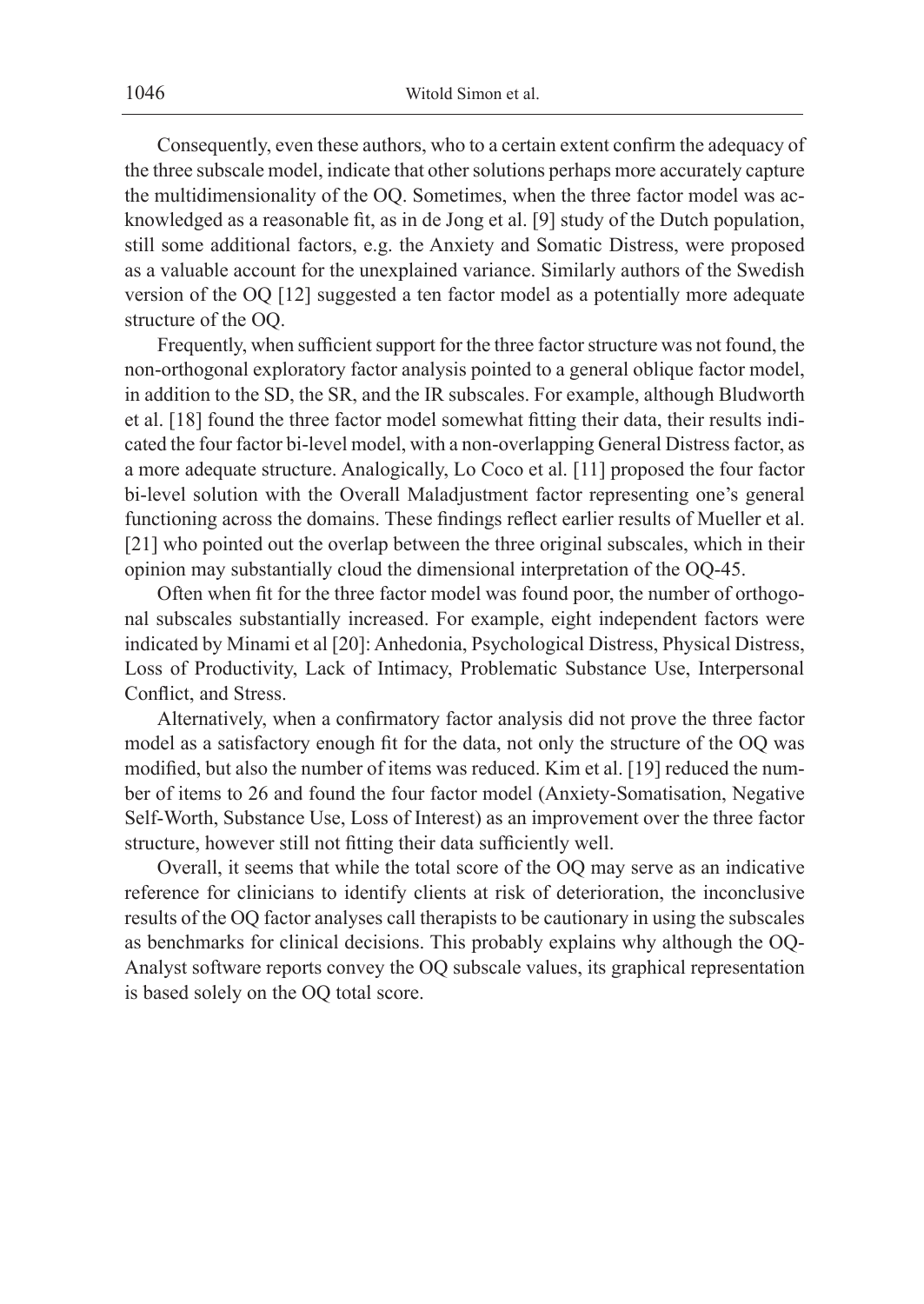### **Method**

### Translation

First, the Outcome Questionnaire was independently translated from English into Polish by two translators. Discrepancies between these translations were resolved by discussion. Then, the agreed upon version was tested for clarity and adequacy on a group of eight certified psychotherapists and their patients. Next, in an effort to maintain semantic equivalence the back-translation, independent of the initial translation, was implemented by one translator. The accuracy of the back-translation was confirmed by the authors of the original measure. Finally, the questionnaire was again tested for comprehensibility and reliability on another group of seven Polish clinicians and their psychotherapy patients. All three translators were experienced clinicians and psychotherapy researchers. Their average age was  $46.33$  years (SD = 13.58, range  $38-62$ ), and their average years of experience was  $20.33$  years post licensure (SD = 8.26, range 14–32). All of them had PhDs, two of them were licensed psychologists and one was a psychiatrist. All three provided psychotherapy in both in – and outpatient settings. One of them described her treatment orientation as cognitive-behavioural, one as psychodynamic and another as integrative.

### Participants

The study sample included three clinical subsamples and one non-clinical subsample (see Table 1). A clinical sample consisted of 211 day-patients coming from a particular psychotherapy centre from the south of Poland, 234 inpatients of a specific hospital-based psychotherapy clinic located in central Poland, and 137 psychotherapy outpatients from ten private practices from all over the country. All these subsamples were of convenience. For exclusion criteria (serious suicidal ideation, psychosis, major depression, active substance abuse) some respondents (37/619; 5.98%) were removed from the study, because their treatment was heavily based on pharmacotherapy and psychotherapy played a marginal role. All participants completed their first OQ as a part of the intake procedure prior to the first therapy session. Subsequent questionnaires were taken fifteen minutes before each consecutive therapy session for the whole duration of a particular treatment. In all the study subsamples, the questionnaires were distributed within a one week interval. An average number of 10.45 (SD = 4.19) questionnaires were completed by day-patients,  $11.31$  (SD = 2.04) by inpatients, and  $13.84$  (SD = 7.16) by outpatients.

Eighteen licensed psychologists, nine psychiatrists, and ten psychotherapists in training provided treatments during the data collection. The average age of the therapists, in all three settings, was 39.35 years (SD = 7.59, range 28–52), and the average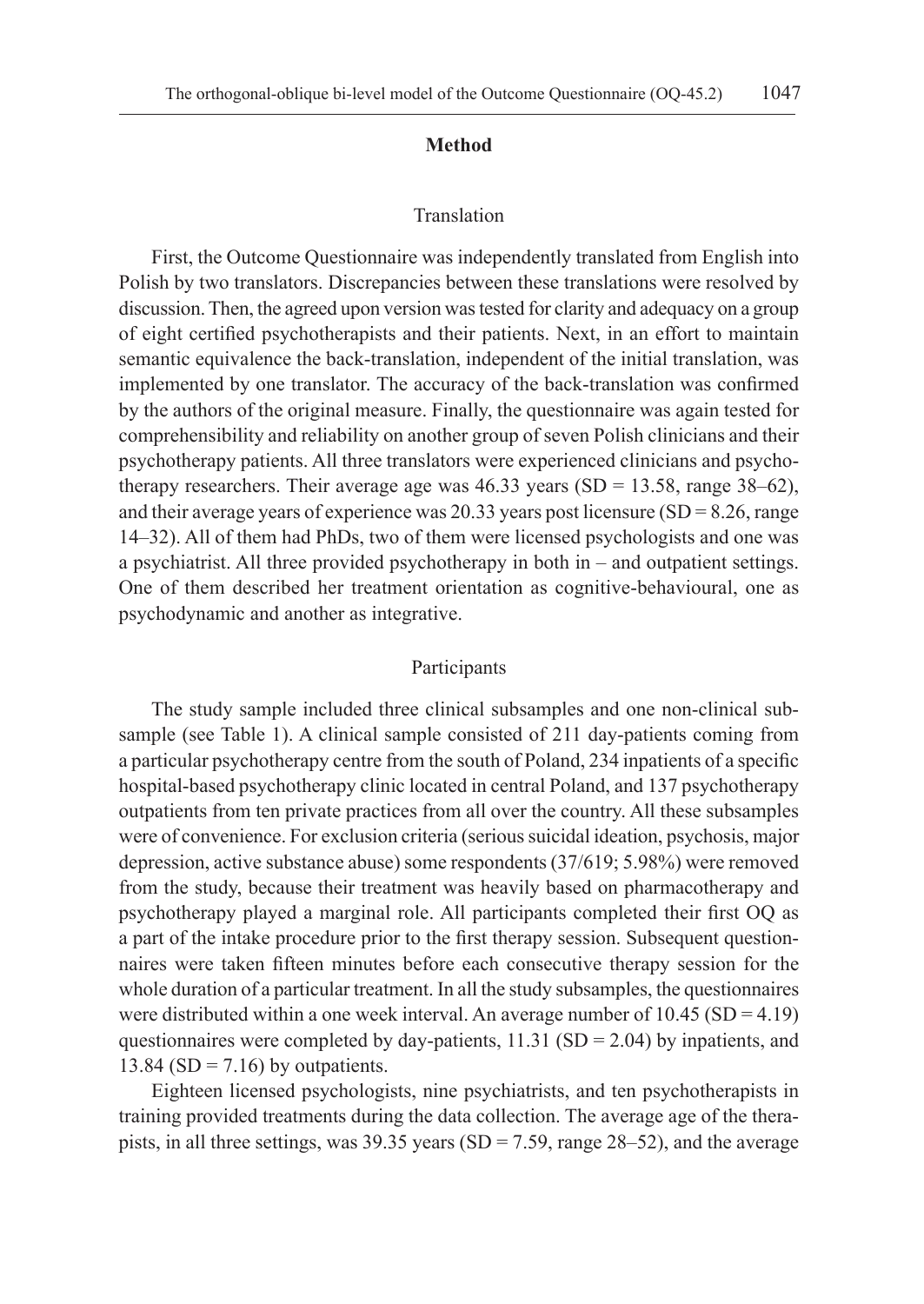1048 Witold Simon et al.

years of experience post licensure was  $11.37$  (SD = 8.5, range = 3–26). Patients were assigned to therapists using therapist availability and clinical factors. Most (21/37, 56.76%) of the participating therapists described their treatment orientation as integrative, while the remaining clinicians adhered to psychodynamic (eight), cognitive behavioural (six) or systemic (two) tenets. Adherence checks of treatment integrity were not performed. Therapists were not advocates of the questionnaire used, and were not reimbursed for its use.

The non-clinical subsample was based on 426 students from seven Polish universities. Importantly, they were not students of psychology, pedagogy, social sciences, or medicine. These respondents were recognised as non-patients due to the fact that at the time of the data collection they were not participating in any form of psycho – or pharmacotherapy. The questionnaires were distributed by teaching assistants on a weekly basis for four subsequent weeks. Respondents (57/483; 11.8%) who completed the OQ less than three times were not included in the data analysis. Participation was voluntary and anonymous. An average number of  $3.98$  (SD = 0.1) questionnaires were completed by the non-patients. Neither extra credit nor any type of reimbursement were offered to non-patients.

|                                          |      | Gender            |                 | Age       |              |
|------------------------------------------|------|-------------------|-----------------|-----------|--------------|
| Sample                                   | n    | Female<br>$n$ (%) | Male<br>$n$ (%) | Range     | Mean<br>(SD) |
| Day-patients                             | 211  | 143 (67.8)        | 68 (32.2)       | $19 - 57$ | 31 (8.49)    |
| Inpatients                               | 234  | 170 (72.6)        | 64 (27.4)       | $18 - 57$ | 31(8.71)     |
| Outpatients                              | 137  | 86 (62.8)         | 51(37.2)        | $20 - 61$ | 32 (7.82)    |
| Patients - total                         | 582  | 399 (68.6)        | 183 (31.4)      | $18 - 61$ | 31 (8.44)    |
| Non-patients                             | 426  | 231 (54.2)        | 195 (45.8)      | $18 - 59$ | 23 (6.79)    |
| Whole sample (Patients and Non-patients) | 1008 | 630 (62.5)        | 378 (37.5)      | $18 - 61$ | 28 (8.66)    |

Table 1. **Characteristics of the Sample**

SD – Standard Deviation

### **Data Analysis**

Initially, the reliability of the original three factor model on Polish data was tested with the assumption of the orthogonal model. However, since the explained variance and CFA indexes indicated a poor fit of the original three factor model to the Polish data, we decided to search for other alternative structures of the OQ-45.

Data analysis consisted of the following major steps: 1) parallel analysis (PA) to determine the number of factors identified with the OQ subscales; 2) exploratory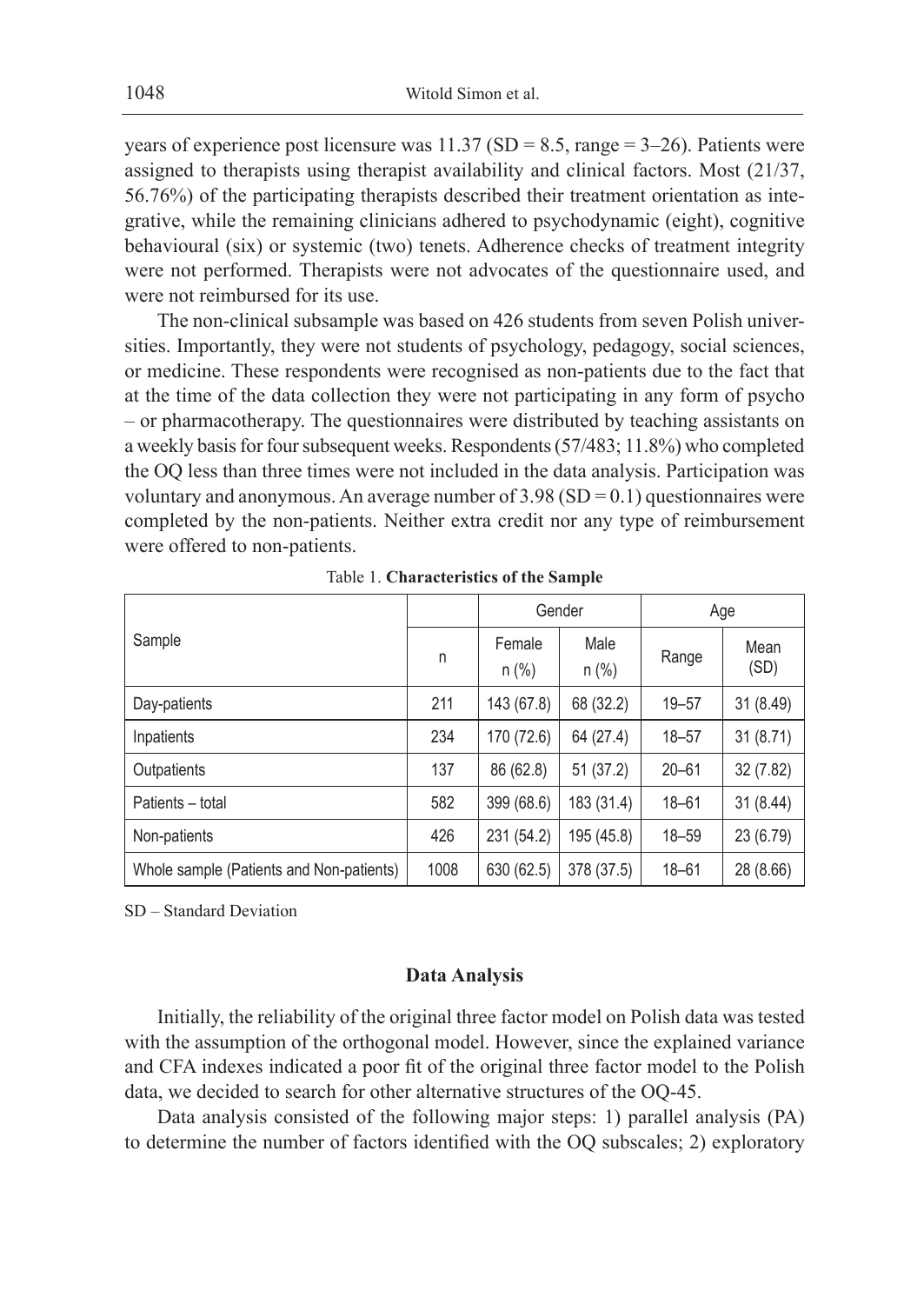factor analysis (EFA) to define the items forming each OQ subscale; 3) confirmatory factor analysis (CFA) to confirm the OQ structure as suggested by the PA and the EFA; 4) correlation analysis to examine the interrelationships between the OQ subscales; 5) criterion equivalence to distinguish the clinical from the non-clinical sample; 6) clinical significance to establish the cut-off scores and reliable change indexes; and 7) test-retest reliability to measure the OQ sensitivity to change.

Parallel Analysis as simulation based on the Monte Carlo method compares the observed eigenvalues with those obtained from uncorrelated variables. A particular factor is retained if its associated eigenvalue is larger than the  $95<sup>th</sup>$  percentile of the eigenvalues distribution derived from the random data. Also, the value of the first eigenvalue being larger than the second eigenvalue indicates the number of factors to be retained [26].

Factorial validity of the OQ-45 was used for two purposes: to confirm the number of retained factors and to find items corresponding to appropriate factors. Factorial validity was examined with the EFA of varimax, promax, and oblimin rotations, conducted per person on the average between the first and the last administration; next with the CFA of covariance matrices based on maximum likelihood (ML) or the generalised least square (GLS) method of estimations relied on the data derived from the fourth session (due to the number of non-patients sessions). We decided to apply both ML and GLS in order to allow comparability of our results with a wider range of authors, who relied on either ML or on GLS .The ML method was used e.g. by Bludworth et al. [18], while e.g. de Jong et al. [9] and Mueller et al. [21] used the GLS method. Due to the lack of a normal distribution of our subscales we applied ML with robust standard errors and robust test statistics. Additionally, we recognised ML as an acceptable method because of the large number of records.

The following goodness-of-fit indexes were applied in the CFA: the chi-square  $(χ<sup>2</sup>)$ , the chi-square divided by degrees of freedom  $(χ<sup>2</sup>/df)$ , the root mean square residual (RMR), the root mean square error of approximation (RMSEA), the goodnessof-fit index (GFI), the adjusted goodness-of-fit index (AGFI), the normed fit index (NFI), the comparative fit index (CFI), the Tucker-Lewis index (TLI), the critical N (CN), the Akaike information criterion (AIC), and the Bayesian information criterion (BIC). We decided to report all of these indexes for the sake of comparability with other studies. We followed the generally recognised guidelines indicating a close fit: a  $\chi^2$  being non-significant;  $\chi^2/df < 3$ ; the RMR < 0.05; the RMSEA < 0.07; the GFI, the AGFI, the CFI, the NFI, and the  $TLI > 0.9$ ; the  $CN > 200$ ; while the AIC and the BIC indicating with its lowest value the most adequate fit and parsimony of the model [27].

In the exploratory factor analysis (EFA) the number of factors to be extracted was determined by using a combination of the number of factors (based on PA), polychoric correlation matrix, the eigenvalues (greater than 1), the scree plot, psychological theo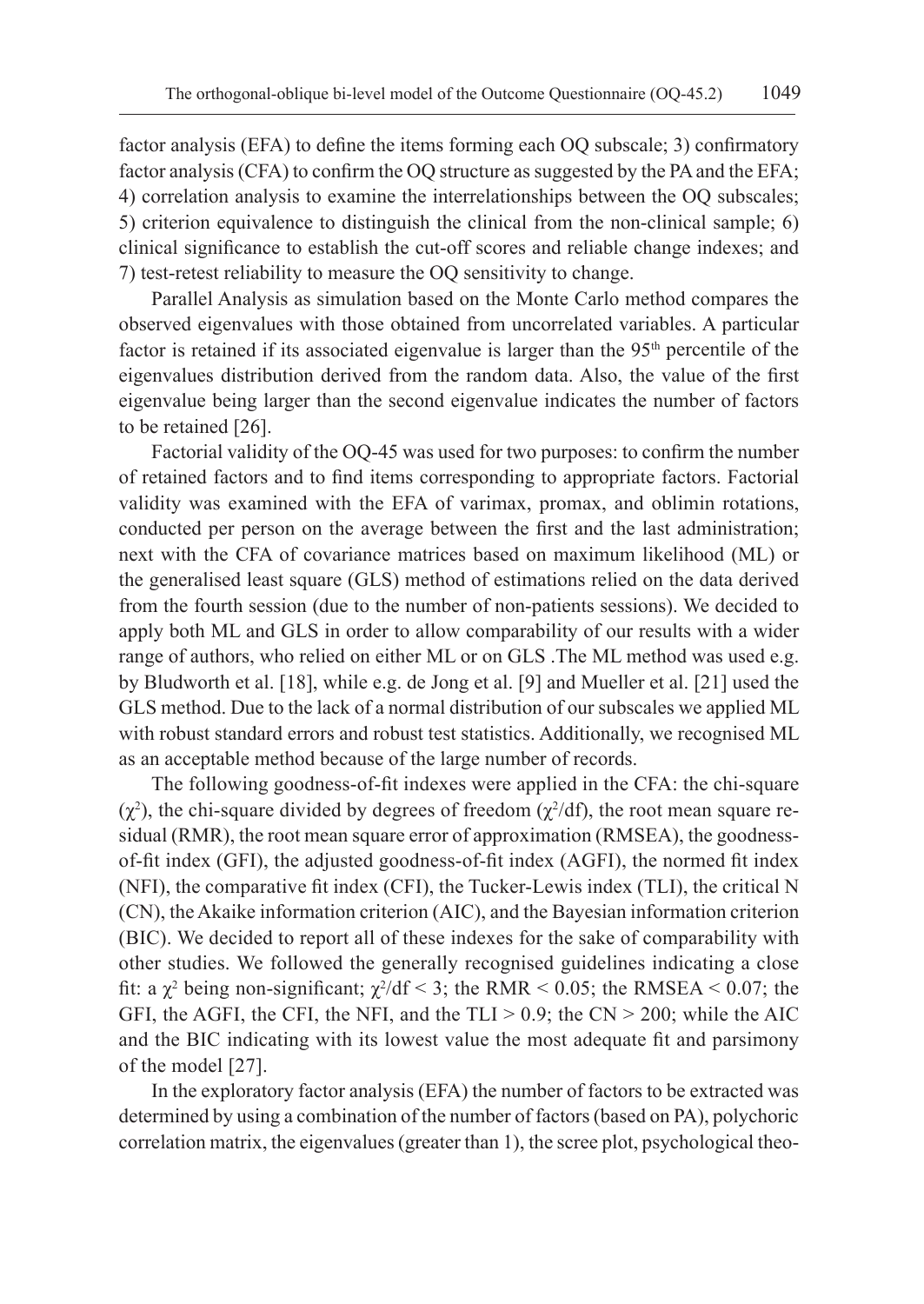ries, as well as clinical arguments. Items with substantial factor loadings in absolute value of 0.30 or larger were retained in the original subscales. Consequently, all three original subscales were shortened and some items were re-located from one original subscale to another. New subscales were formed out of the remaining items. The CFA goodness-of-fit indexes confirmed the adequacy of these modifications.

In the next step, we analysed, as suggested by literature [28], the bi-level model, considering several different bi-level structures of the OQ-45. Then, these structures were content analysed by the Polish experts in the field. These procedures left us with two separate bi-level models, which seemed to be the most adequate fits for the Polish data set: the bi-level model of the total score and five orthogonal subscales, called later "five factor bi-level model"; and the bi-level model of the total score, five orthogonal subscales, and two oblique factors, called later "seven factor bi-level model". Since goodness-of-fit indexes favoured the seven factor model over the five factor structure, we decided to use the former for further analyses.

Correlation coefficients between the subscales were computed with the assumption that the values greater than 0.31 and lower than 0.6 indicate a moderate relationship between the subscales, while a correlation above 0.6 for a subscale and the total score would demonstrate their high cohesion. Criterion equivalence was estimated as differences in scoring for the clinical and non-clinical samples. Wilks' λ test was applied. Crucial values for estimating clinical significance, cut-off scores and the Reliable Changes Indexes, were established with the usage of Jacobson and Truax [29] criteria modified by Lambert, Hansen and Bauer [30]. Reliability was estimated in terms of internal consistency (Cronbach's alpha) and test-retest (Pearson product-moment correlation coefficient). Coefficients above 0.7 have been recognised as sufficient values of reliability. The time difference used to conduct the test-retest stability was one week. Sensitivity to change was measured with the usage of paired t-tests (Student's t-tests) and the effect size statistics. The standardised *d* effect size was applied. Effect sizes were weighted by sample sizes. Classification of d (large > 0.79, medium 0.50–0.79, or small  $< 0.50$ ) was used [31].

The EFA was conducted in SPSS 21, STATISTICA 9.0, and R 11.0; the CFA in AMOS 21, and R 11.0; test-retest and internal consistency in STATISTICA 9.0, and SPSS 21. Missing data were replaced with values according to the Monte Carlo procedure [32]. Less than one percent of missing values per question was found (0.93%).

### **Results**

### Parallel analysis

The PA results pointed out to the most accurate structure of the Polish OQ, i.e., consisting of seven subscales. This was the case at every data record (i.e., each ses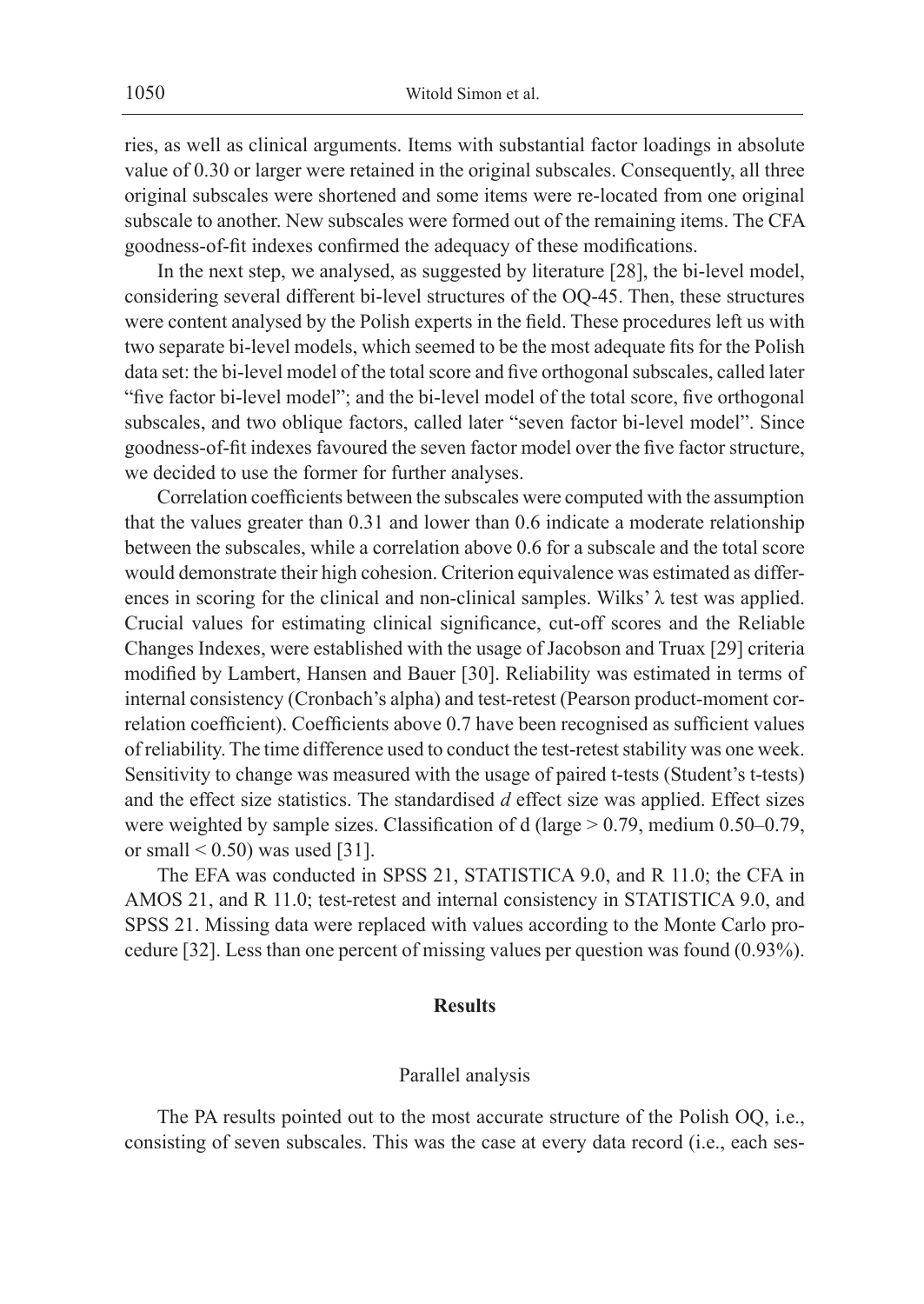sion), for all the three groups of patients, treated as independent as well as combined subsamples. Factors corresponding to the eigenvalues greater than 1 were retained. For the lack of space only the results for the whole study group are presented (see Figure 1). First seven adjusted eigenvalues are depicted with solid line, while seven random eigenvalues with dotted line.



Figure 1. **Parallel analysis: Eigenvalues from actual and random data** for retained factors  $(N = 1008)$ .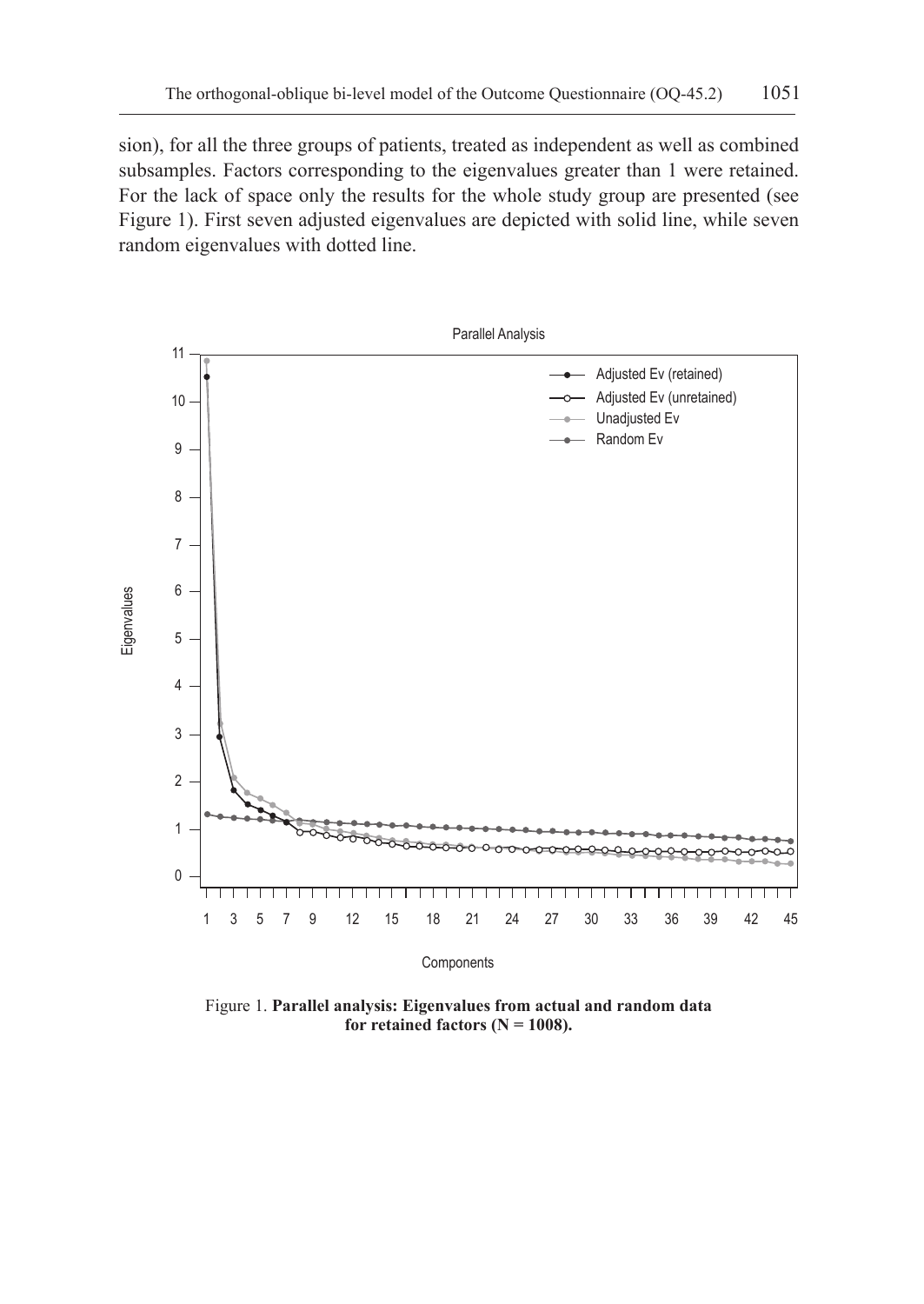### Factor analysis

Inconclusive results of previous studies as well as cultural divergences between American and Polish populations [33], made us assume that the factor structure of the Polish OQ may have been different than the original American model, hence we decided to test it with the exploratory factor analysis (EFA). In confirmatory factor analysis (CFA), we were following suggestions to rely both on empirical (i.e., modification of item structure) and rational (i.e., relevance to psychological theories and adherence to clinical practice) procedures in an effort to obtain more adequately fitting models [21].

The three factor model, as proposed by the OQ developers, was not positively verified with the EFA, and there was only a partial match of the item distribution between American and Polish versions. Furthermore, it poorly fulfilled goodness-of-fit criteria of the CFA. Factor loadings of the Polish data indicated that while some of the items of the three factor model still belonged to original first order orthogonal subscales (Table 2), others were re-located from one original subscale to another, while remaining items were found more suitable for a second order orthogonal factors. Consequently, original subscales were modified, yet since they still seemed to measure the originally adhered concepts, they kept their names.

| Item              | IR      | <b>SD</b> | <b>SR</b> | SC      | AB | SA      | SR <sub>2</sub> | <b>TOT</b> |
|-------------------|---------|-----------|-----------|---------|----|---------|-----------------|------------|
| OQ1ª              | 0.62    |           |           |         |    | $0.44*$ |                 | 0.56       |
| OQ7ª              | 0.36    |           |           |         |    |         |                 | 0.76       |
| OQ12c             | 0.48    |           | $0.39*$   |         |    |         | 0.4             | 0.6        |
| OQ13b             | 0.88    |           |           |         |    |         |                 | 0.22       |
| OQ15 <sup>b</sup> | 0.65    | $0.33*$   |           |         |    |         | 0.54            | 0.46       |
| OQ17ª             | 0.42    |           |           |         |    |         |                 | 0.77       |
| OQ18ª             | 0.64    |           |           |         |    | $0.48*$ |                 | 0.52       |
| OQ20ª             | 0.83    |           |           |         |    |         |                 | 0.29       |
| OQ21 <sup>c</sup> | 0.72    |           |           |         |    |         | 0.55            | 0.45       |
| OQ24 <sup>b</sup> | 0.75    |           |           |         |    | $0.57*$ |                 | 0.43       |
| OQ30ª             | 0.5     |           |           | $0.43*$ |    | $0.41*$ |                 | 0.49       |
| OQ31 <sup>b</sup> | 0.86    |           |           |         |    |         |                 | 0.25       |
| OQ37ª             | 0.76    |           |           |         |    |         |                 | 0.37       |
| OQ43ª             | 0.79    |           |           |         |    |         |                 | 0.36       |
| OQ <sub>2b</sub>  |         | 0.52      | $0.36*$   |         |    | 0.42    |                 | 0.58       |
| OQ5 <sup>b</sup>  | $0.44*$ | 0.47      |           |         |    | $0.42*$ |                 | 0.58       |

Table 2. **Standardised Factor Loadings of the Seven Factor Bi-level Model (N = 1008)**

*table continued on the next page*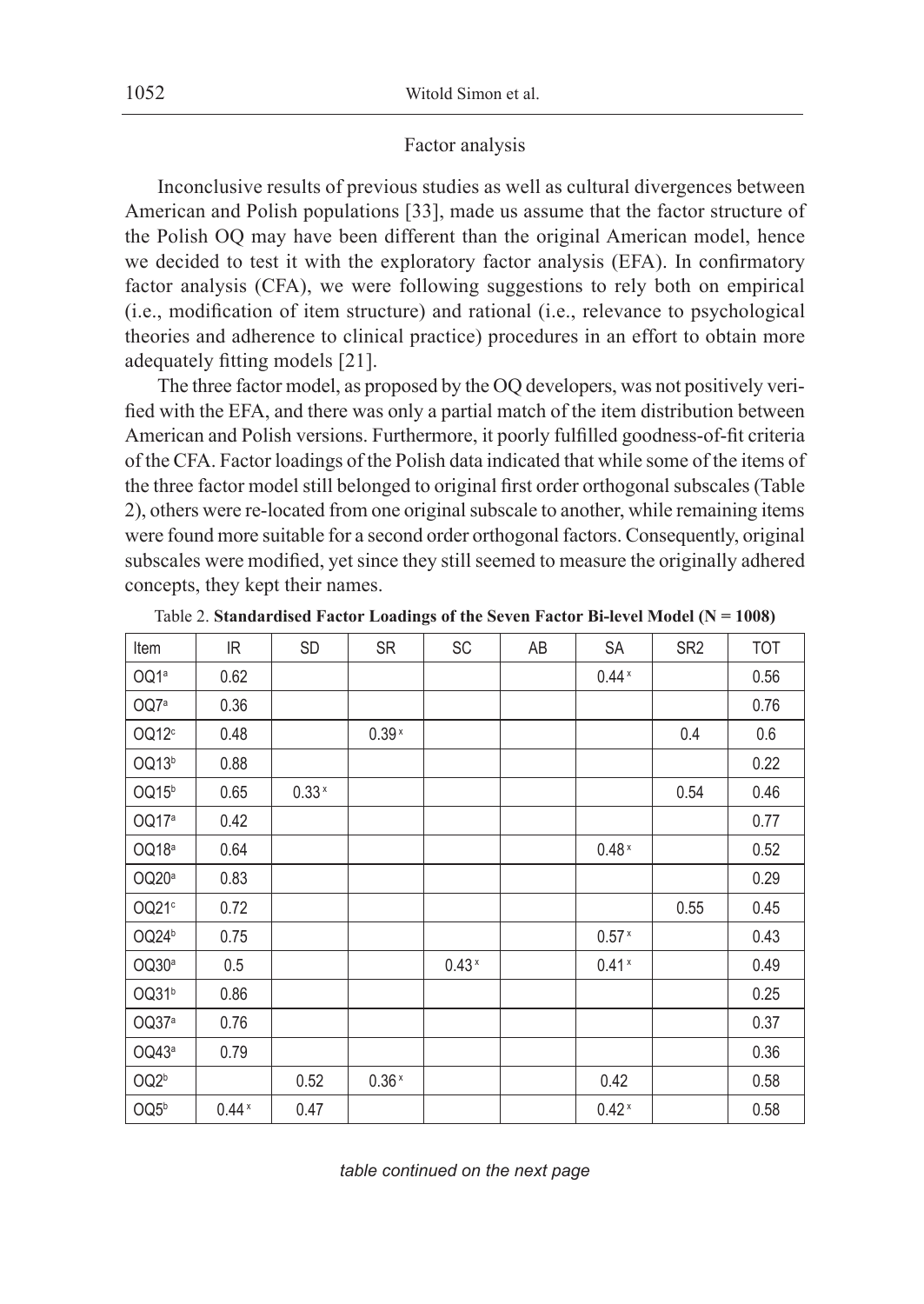| OQ6 <sup>b</sup>  | $0.29*$           | 0.3     |         | 0.35 <sup>x</sup> |      | 0.31 <sup>x</sup> |                   | 0.69 |
|-------------------|-------------------|---------|---------|-------------------|------|-------------------|-------------------|------|
| OQ8 <sup>b</sup>  | 0.29 <sup>x</sup> | 0.29    |         |                   |      |                   |                   | 0.74 |
| OQ9b              | $0.39*$           | 0.46    | $0.32*$ |                   |      | 0.49              |                   | 0.51 |
| OQ10 <sup>b</sup> |                   | 0.6     |         |                   |      | 0.47              |                   | 0.53 |
| OQ16ª             |                   | 0.45    |         |                   |      |                   | 0.3               | 0.7  |
| OQ23b             |                   | 0.33    |         |                   |      |                   |                   | 0.56 |
| OQ25 <sup>b</sup> |                   | 0.48    |         |                   |      | 0.35              |                   | 0.65 |
| OQ27 <sup>b</sup> |                   | 0.69    |         |                   |      | 0.51              |                   | 0.49 |
| OQ29b             |                   | 0.67    |         |                   |      | 0.46              |                   | 0.54 |
| OQ33b             |                   | 0.66    |         |                   |      | 0.46              |                   | 0.54 |
| OQ34 <sup>b</sup> |                   | 0.69    |         |                   |      | 0.52              |                   | 0.48 |
| OQ35b             |                   | 0.42    |         |                   |      | 0.2               |                   | 0.8  |
| OQ36 <sup>b</sup> |                   | 0.58    |         |                   |      | 0.44              |                   | 0.56 |
| OQ40 <sup>b</sup> | $0.34*$           | 0.44    |         |                   |      |                   | 0.37 <sup>x</sup> | 0.63 |
| OQ41 <sup>b</sup> |                   | 0.62    |         |                   |      | 0.44              |                   | 0.56 |
| OQ42 <sup>b</sup> |                   | 0.44    |         |                   |      |                   |                   | 0.51 |
| OQ45 <sup>b</sup> |                   | 0.7     |         |                   |      | 0.52              |                   | 0.48 |
| OQ3 <sup>b</sup>  | $0.38*$           |         | 0.4     |                   |      |                   | 0.37              | 0.63 |
| OQ4°              |                   |         | 0.51    |                   |      |                   | 0.39              | 0.61 |
| OQ22b             |                   | $0.36*$ | 0.58    |                   |      | $0.47*$           |                   | 0.53 |
| OQ28c             |                   |         | 0.67    |                   |      |                   | 0.48              | 0.52 |
| OQ38c             |                   |         | 0.71    |                   |      |                   |                   | 0.44 |
| OQ14c             |                   |         |         | 0.35              |      |                   | 0.21              | 0.79 |
| OQ19ª             |                   |         |         | 0.55              |      |                   | 0.32              | 0.68 |
| OQ39c             |                   |         | $0.44*$ | 0.58              |      |                   |                   | 0.44 |
| OQ44 <sup>c</sup> |                   |         |         | 0.57              |      | 0.38 <sup>x</sup> |                   | 0.62 |
| OQ11b             |                   |         |         |                   | 0.56 |                   | 0.35 <sup>x</sup> | 0.65 |
| OQ26ª             |                   |         |         |                   | 0.65 |                   | $0.43*$           | 0.57 |
| OQ32 <sup>c</sup> |                   |         |         |                   | 0.6  |                   | 0.37 <sup>x</sup> | 0.63 |

Bartlett's Test of Sphericity:  $\chi^2 = 23887$ ; df = 990; p < 0.0001; KMO Measure: 0.967.

IR – Interpersonal Relations subscale; SD – Symptom Distress subscale; SR – Social Role Performance subscale; SC – Social Conflicts subscale; AB – Addictive Behaviours subscale; SA – Somatisation and Anxiety subscale; SR2 – Social Role 2 subscale; TOT – total score; a – originally part of the IR subscale of the American OQ-45.2; b – originally part of the SD subscale of the American OQ-45.2;  $c$  – originally part of the SR subscale of the American OQ-45.2;  $x$  – standardised factor loadings greater than 0.3, but smaller than the largest factor loadings for a given item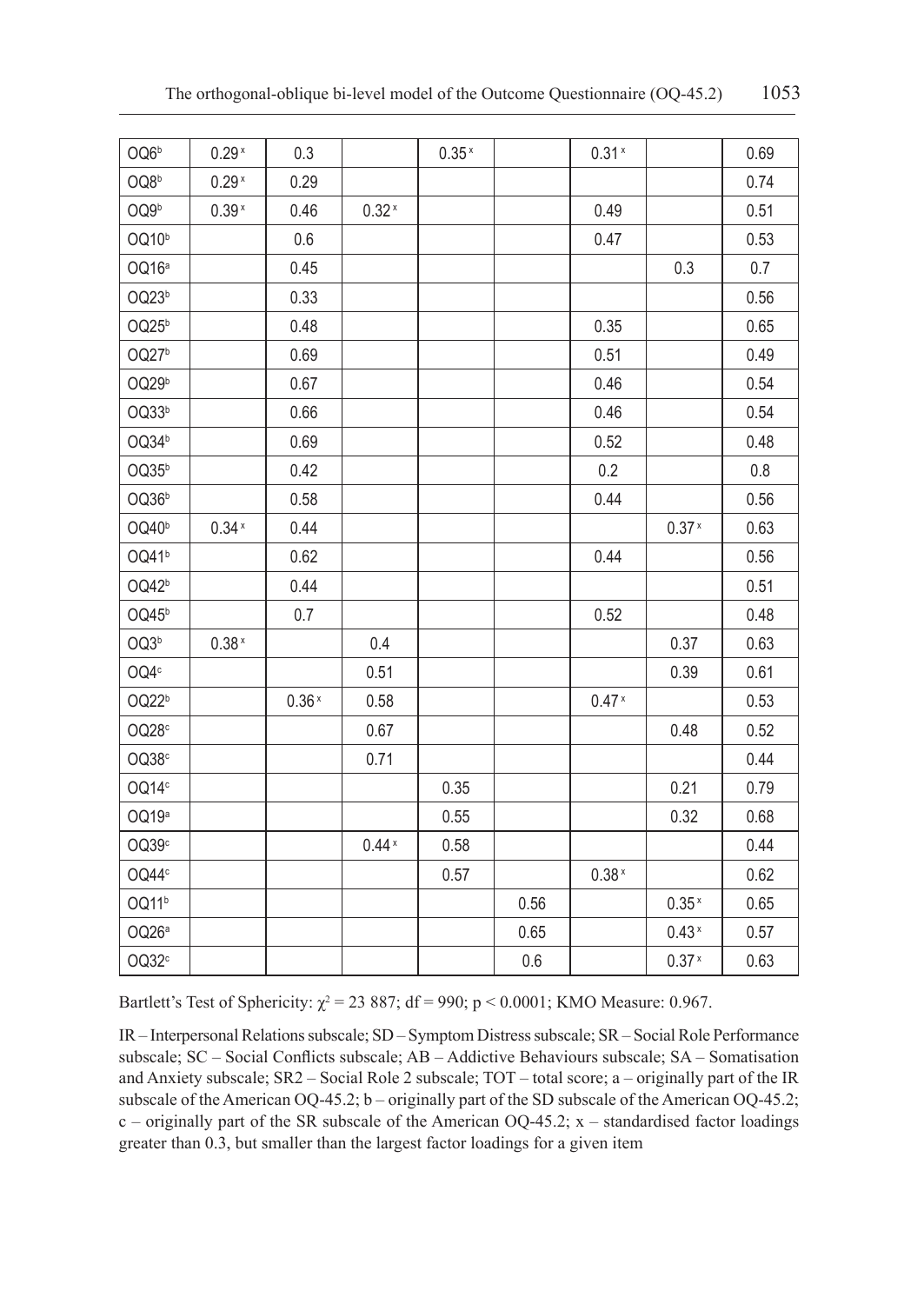The Symptom Distress (SD) factor contains 18 out of 25 items of the original SD subscale, and one item originally placed in the IR subscale (Table 2). Such newly defined item structure of the SD factor closely resembles the Psychological Distress subscale of Minami et al. [20]. This subscale, however, did not contain the OQ16 ("I am concerned about family troubles"), which was found to be part of Polish SD subscale. In our opinion, this item is more of an adequate component of the SD subscale than the IR, since it seems to adhere rather to a cognitive and emotional phenomenon of concern, which potentially can rise to the level of symptomatic distress; than to measure troubling dynamic within the family system. Besides, since Poles, on average, more than Americans, tend to express their discontent and to dwell deeper in their concerns [33], they may be more prone to address the OQ16 rather from symptomatic than the interpersonal perspective. Thus we recognised the OQ16 as adequate component of the factor that evaluates various features of psychological and physical symptoms.

Fourteen items loaded substantially on the Interpersonal Relations (IR) factor, which measures different dimensions of the interpersonal functioning. Eight items of the Polish IR are equivalent with the American IR, two items are originally located in the SR subscale while four in items originally constitute the SD (Table 2). The presence of two former SR items (OQ12, "I find my work/school satisfying"; OQ21, "I enjoy my spare time"), in the modified IR subscale is explainable, if one takes into account that the extent to which people find their interpersonal relations satisfying often is interlocked with the way people experience their professional and leisure activities [34].

Analogically, items originally placed in the SD subscale (e.g., OQ13, "I am a happy person"; OQ15, "I feel worthless") not only seem to directly relate to the level of symptoms, but also to the fact that the quality of interpersonal functioning depends on a person's self-esteem and general satisfaction with life [35]. Importantly, the item structure of the Polish version of the IR very closely resembles the Negative Self-Worth subscale of Kim and colleagues [19].

Another factor is built of five items that relate to functioning in a social role. Thus this factor is named, identically to the American OQ, the Social Role (SR) factor. It holds three original SR items (Table 2) and two items from the original SD subscale (OQ3, "I feel no interest in things"; OQ22 "I have difficulty concentrating"). Since, these two latter items refer to obstacles which usually significantly hamper social functioning [36], we found them adequate for the SR. Noteworthy, the item structure of the Polish SR subscale closely reflects the structure of the Loss of Interest factor of Kim et al. [19].

The remaining items constitute two orthogonal factors, which were not conceptualised by the OQ developers. One of these factors is named the Addictive Behaviours (AB) factor since it seems to adequately capture characteristics of an addicted indi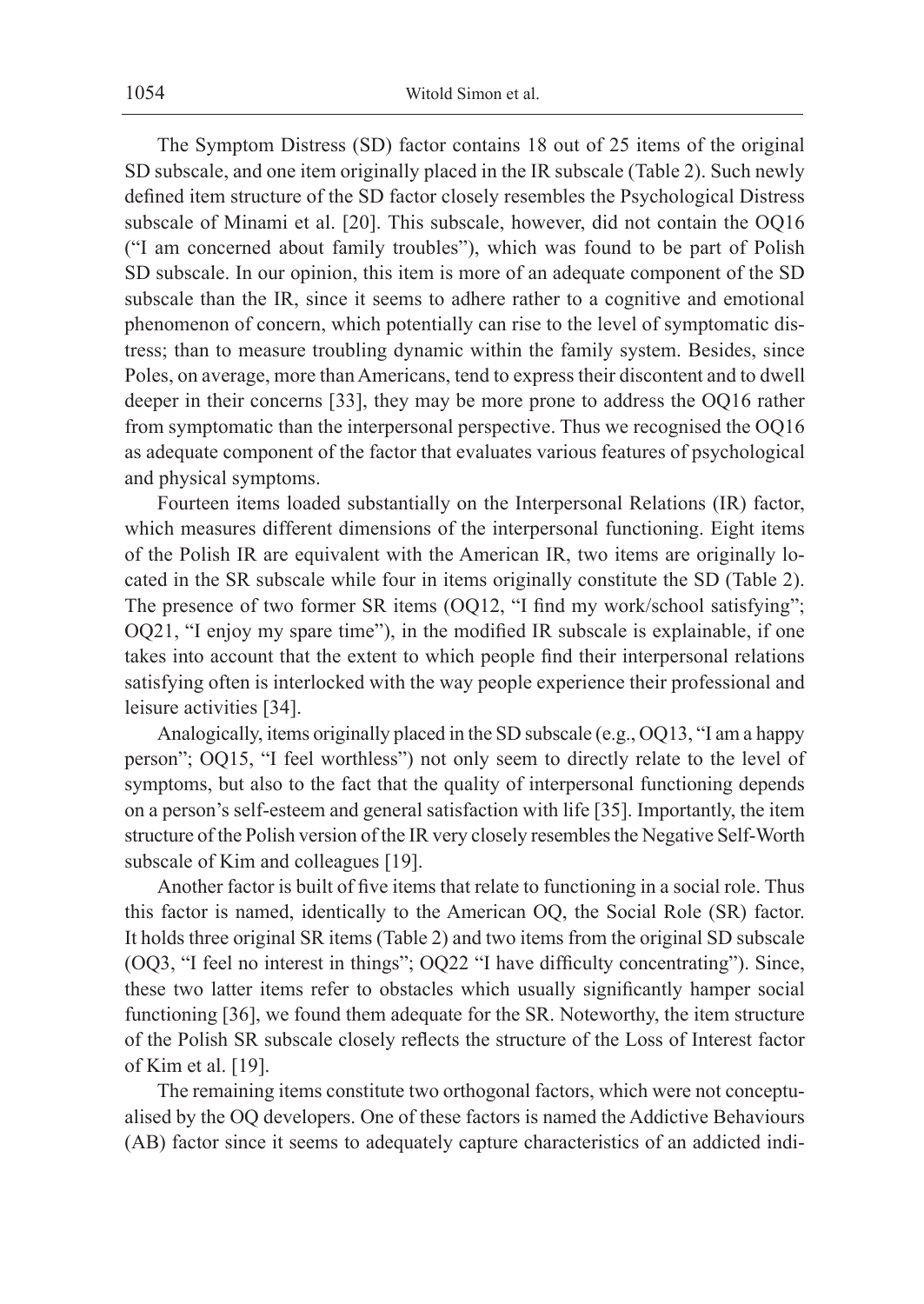vidual. It contains three items: OQ11, "After heavy drinking, I need a drink the next morning to get going", originally in the SD factor; OQ26, "I feel annoyed by people who criticise my drinking or drug use", originally in the IR factor; and OQ32 "I have trouble at work/school because of drinking or drug use", originally in the SR factor (Table 2). The fact that the American version of the questionnaire does not contain a separate AB subscale might have occurred due to the fact that the OQ was normalised in Utah, the state which is recognised as the most sober in the US. Noteworthy, our AB subscale perfectly matches, item content wise, substance abuse related factors extrapolated by other researchers [19, 20]. It could be therefore hypothesised that the AB factor is not specific just to Polish society, but also to these populations where drinking is more socially accepted.

The other new orthogonal factor is loaded by four items that measure conflicts in various social situations, thus it is named the Social Conflict (SC) factor. Three of its items were conceptualised in the original version of the SR subscale: OQ14, "I work/ study too much": OQ39 "I have too many disagreements at work/school": and OQ44 "I feel angry enough at work/school to do something I might regret": while one item was originally placed in the IR subscale: OQ19 "I have frequent arguments" (Table 2). The item structure of the SC greatly resembles the Interpersonal Conflict factor as defined by Minami et al. [20]. Noteworthy, this subscale does not hold the OQ14. It is debatable to what extent the presence of this particular item in the SC is adequate, not only due to its relatively low factor loading, but also content wise. For the same reasons, OQ14 frequently was found problematic also in other studies, to the extent that its content modification or even removal from the OQ has been suggested [9, 12, 19–21]. Nevertheless, a separate subscale measuring social conflicts, independently of the SR and IR factors could be of clinical relevance especially for societies like the Polish, which allow for open expression of frustration and encourage engagement in social conflicts [33].

Having observed that certain items could be adequately placed in more than one factor, we decided to test whether a model with oblique factors would be a more adequate fit to our data. Thus, we computed correlation matrix. Its high values, all above 0.7, suggested the presence of additional non-orthogonal factors. Then, each item was indicated to one of the already isolated factors (IR, SD, SR, SC, AB). Next, with the usage of oblique rotation based on promax and direct oblimin method, each item was separately related to potential oblique factors. Once, the new oblique factors were statistically formed, their contents were analysed both from the theoretical and clinical perspective.

The first oblique factor is labelled Somatisation and Anxiety (SA), since it is loaded with twelve items measuring symptoms specific for anxiety and somatic disorders, e.g., OQ10, "I feel fearful" or OQ41, "I have trouble falling asleep or staying asleep" (Table 2). Although all the SA items are also to be found in the SD subscale,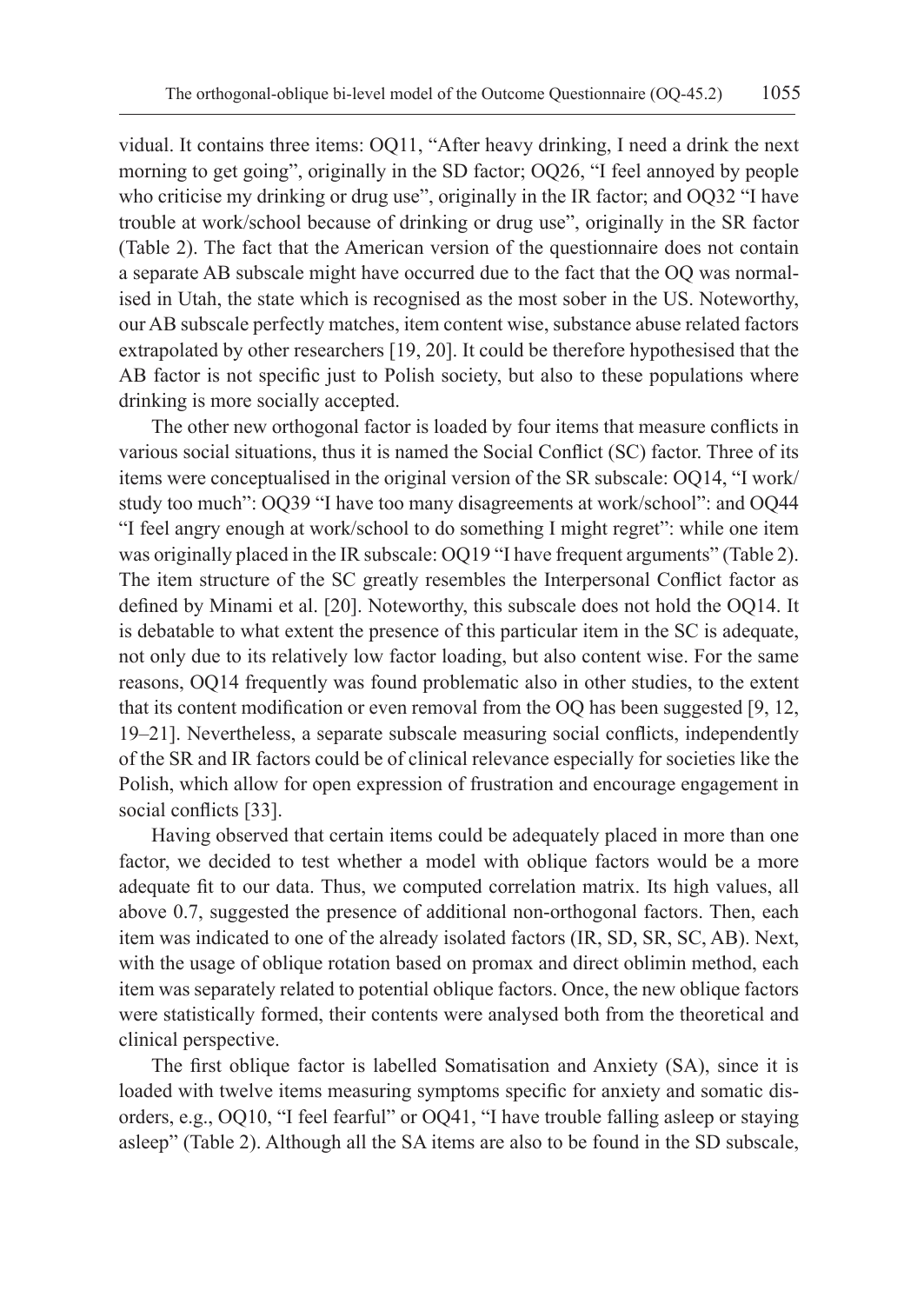we recognise its isolation as clinically relevant especially for these respondents who are diagnosed with neurotic and anxiety disorders. Since, they form the majority of psychotherapy patients, at least in outpatient settings, we assert that the SA subscale could be a useful addition to the five factor structure. The fact that the SA factor mirrors the Anxiety and Somatic Distress factor of de Jong et al. [9] and closely resembles the Anxiety-Somatisation factor of Kim et al. [19] suggests that the SA could be specific not just for Polish respondents.

The other oblique factor is named the Social Role 2 (SR2), since it is created out of nine items, which measure some specific aspects of the social role performance, i.e., items located also in the SR factor e.g., OQ28, "I am not working/studying as well as I used to"; items placed also in the IR e.g., OQ21, "I enjoy my spare time"; items coming from the SC factor e.g., OQ14, and item common with the SD subscale OQ16 (Table 2). Although most of its factor loadings are of sufficient value, its clinical applicability seems to be limited to those patients who are entangled in their social functioning.

In the next step the CFA was conducted in order to validate: a) the original three factor orthogonal model; b) the five factor bi-level model; and c) the newly identified seven factor bi-level model (Table 3). The three factor model tested on the Polish data poorly met goodness-of-fit criteria.

Even for the more favourable GLS-based method only two out of nine indexes (RMSEA, CN) met the CFA recommended criteria at a satisfactory level. The relatively high values of the AIC and the BIC suggested inadequate fit and lack of parsimony for that model. The five factor bi-level model of a total score and five orthogonal subscales when explored with the GLS-based CFA was supported by three indexes meeting criteria at a satisfactory level  $(\chi^2/df, RMSEA, CN)$  and one index (GFI) approaching criteria at an acceptable level. The AIC and the BIC suggested more favourable fit for this solution than for the three factor structure.

The bi-level structure of a total score, five orthogonal and two oblique subscales, when tested with the GLS-based CFA, seems to be the best fitting model to our Polish data (Figure 2). Three goodness-of-fit indexes  $(\chi^2/df, RMSEA, CN)$  fulfilled the recommended criteria. Two indexes (RMR, GFI) approached the CFA criteria at an acceptable level. Moreover, this model, of all tested structures, was indicated as the most adequate fit to our data, also due to the lowest value of the AIC and the BIC. Overall, the fit of the seven factor model, according to both GLS and ML methods, was much improved over the five factor and over the original three factor models. The seven factor bi-level model indicates the best fit to our data based on the proportion of variance. Cumulative variance (varimax rotation) of the orthogonal three factor solution yields the value of 35.44%. For the four factor orthogonal solution the value of variance is 47 %. More variance is explained with the orthogonal five factor model, i.e. 50.01 %, and even more with seven factor bi-level structure (55.04%).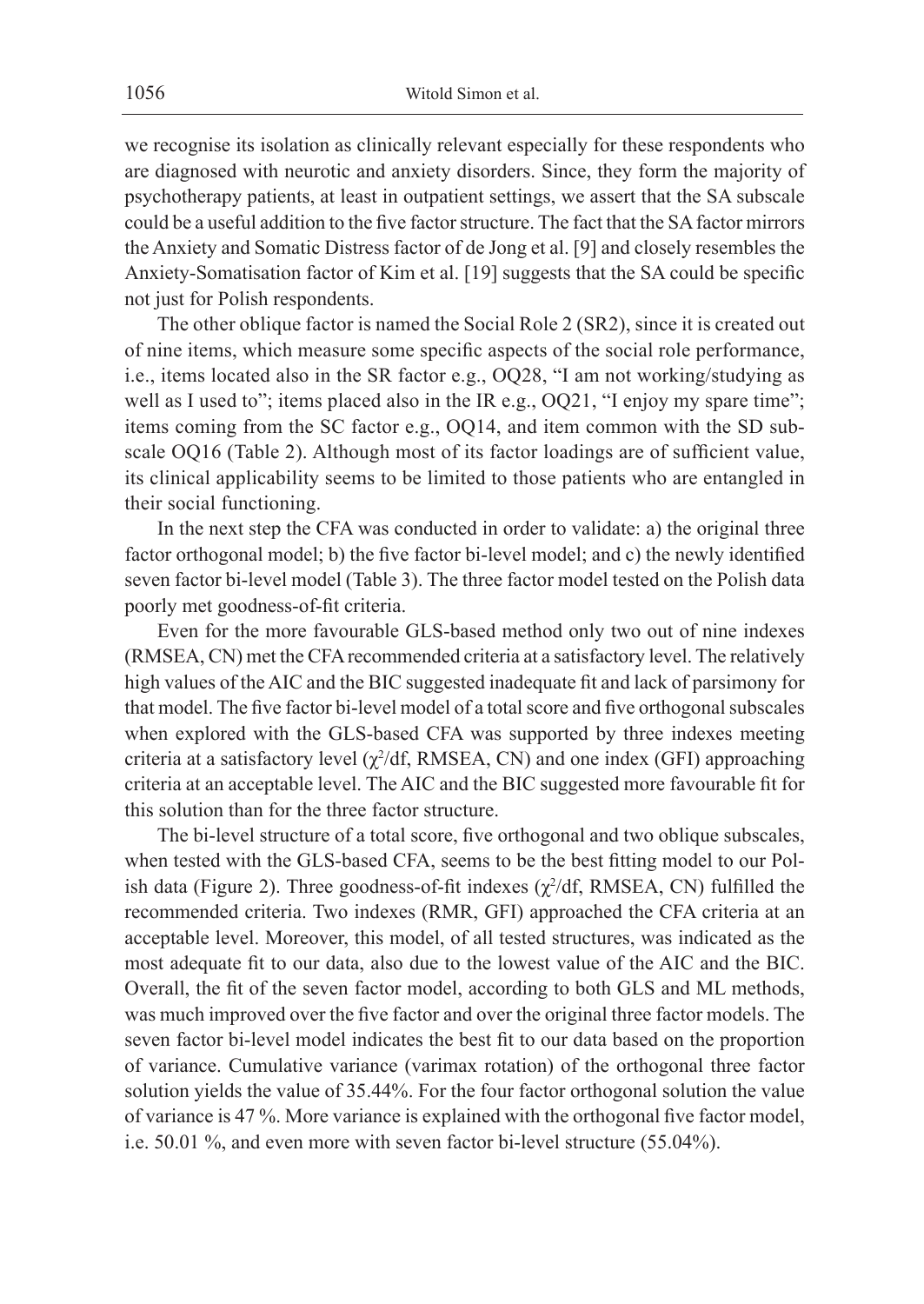Table 3. Confirmatory Factor Analysis Goodness-of-fit Indexes  $(N = 1008)$ Table 3. **Confirmatory Factor Analysis Goodness-of-fit Indexes (N = 1008)**

|         | BIC           | 3764                    | 6849                    | 3366                                               | 4344                                          | 3326 <sup>b</sup>                                                                                | 4237                                                                                             |
|---------|---------------|-------------------------|-------------------------|----------------------------------------------------|-----------------------------------------------|--------------------------------------------------------------------------------------------------|--------------------------------------------------------------------------------------------------|
|         | $\frac{C}{4}$ | 3311                    | 6396                    | 2659                                               | 3638                                          | 2597 <sup>b</sup>                                                                                | 3418                                                                                             |
|         | Z             | $314*$                  | 158                     | $392*$                                             | 278*                                          | 280*                                                                                             | 294*                                                                                             |
|         | 긑             | 0.146                   | 0.765                   | 0.361                                              | 0.884                                         | 0.407                                                                                            | 0.883                                                                                            |
|         | 丐             | 0.187                   | 0.776                   | 0.449                                              | 0.896**                                       | 0.482                                                                                            | $0.91*$                                                                                          |
|         | ¥             | 0.15                    | 0.747                   | 0.356                                              | 0.863                                         | 0.386                                                                                            | 0.874                                                                                            |
| Indexes | <b>AGFI</b>   | 0.842                   | 0.683                   | 0.873                                              | $-0.833$                                      | 0.877                                                                                            | 0.843                                                                                            |
|         | <br>5         | 0.856                   | 0.712                   | $0.891***$                                         | 0.856                                         | $0.9**$                                                                                          | 0.869                                                                                            |
|         | <b>RMSEA</b>  | $0.049*$                | 0.076                   | $0.041*$                                           | $0.053*$                                      | $0.041*$                                                                                         | $0.05*$                                                                                          |
|         | <b>RMR</b>    | 0.087                   | 0.064                   | 0.056                                              | $0.041*$                                      | $0.054**$                                                                                        | $0.038*$                                                                                         |
|         | $X^2$ /df     | 3.32                    | 6.59                    | 2.66*                                              | 3.76                                          | $2.6*$                                                                                           | 3.56                                                                                             |
|         | ₩             | 942                     | 942                     | 890                                                | 890                                           | 865                                                                                              | 865                                                                                              |
|         | "≺            | 3125a                   | 6210ª                   | 2670ª                                              | 3479ª                                         | 2257ª                                                                                            | 3082ª                                                                                            |
|         | Estimation    | GLS                     | ML robust               | GLS                                                | ML robust                                     | GLS                                                                                              | ML robust                                                                                        |
|         | Model         | 3-factor original model | 3-factor original model | with<br>5 factor bi-level model (\<br>total score) | 5 factor bi-level model (with<br>total score) | 7 factor bi-level model with<br>five orthogonal (with total<br>score) and two oblique<br>factors | 7 factor bi-level model with<br>five orthogonal (with total<br>score) and two oblique<br>factors |

\* Meets the recommended criteria (satisfactory level). \* Meets the recommended criteria (satisfactory level).

\*\* Approaches the recommended criteria (acceptable level) \*\* Approaches the recommended criteria (acceptable level)

 $a$  p < 0.001;  $b$  indication of the most adequate fit and parsimony of all tested models.  $a$  p < 0.001;  $b$  indication of the most adequate fit and parsimony of all tested models.

GLS – the generalised least square; ML – maximum likelihood; *χ*<sup>2</sup> – chi-square; df – degrees of freedom; RMR – root mean square residual; RMSEA - root mean square error of approximation; GF1 - goodness-of-fit index; AGF1 - adjusted goodness-of-fit; NFI - normed fit index; CF1 - comparative – root mean square error of approximation; GFI – goodness-of-fit index; AGFI – adjusted goodness-of-fit; NFI – normed fit index; CFI – comparative GLS-the generalised least square; ML - maximum likelihood;  $\chi^2$  - chi-square; df - degrees of freedom; RMR - root mean square residual; RMSEA fit index: TLI – the Tucker-Lewis index: CN – critical N: AIC– the Akaike information criterion: BIC – the Bayesian information criterion. fit index; TLI – the Tucker-Lewis index; CN – critical N; AIC– the Akaike information criterion; BIC – the Bayesian information criterion.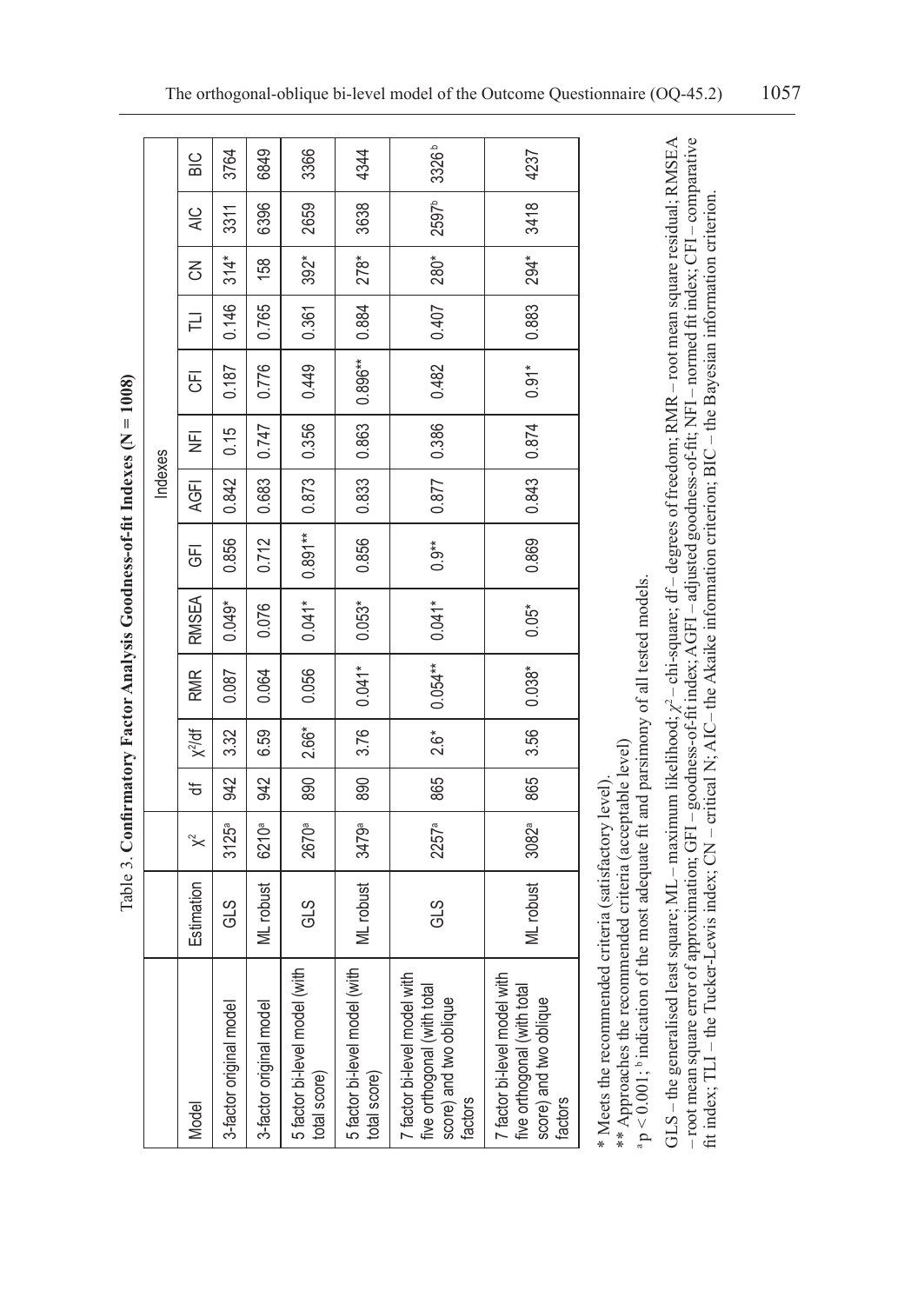

Figure 2. **Seven Factor Bi-level Model of Total Score, Five Orthogonal Factors and Two Oblique Factors**

IR – Interpersonal Relations; SD – Symptom Distress; SR – Social Role Performance; SC – Social Conflicts; AB – Addictive Behaviours; SA – Somatisation and Anxiety; SR2 – Social Role 2; N = 1008

### Correlations

Correlations between the subscales reflect multidimensionality and independence in the factor structure, indicating overall, moderate construct validity. On one hand, two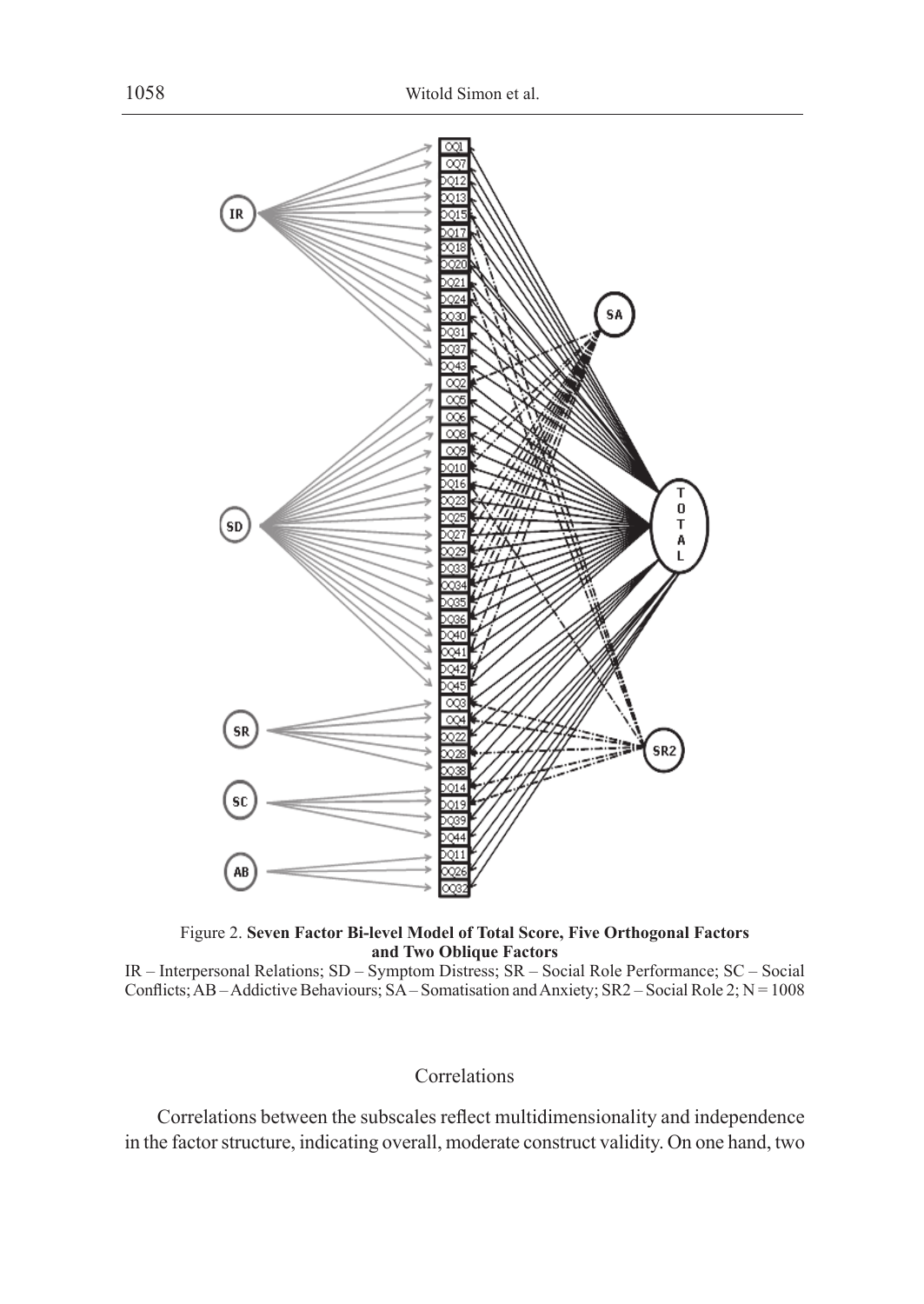orthogonal subscales of the second order (SC, AB), consistently obtain values below 0.6 (Table 4). These findings seem to indicate the cohesiveness of these two factors. All the other factors however correlate above 0.6. It is not surprising in the case of the oblique factors (SA, SR2), which by definition cover constructs already tackled by other factors (check for especially high correlation between SA and SD). These correlation values support the oblique structure of the Polish version of the OQ-45. High correlation values for the first order orthogonal factors (SD, IR, SR) are of concern though. These results may indicate that these subscales, even being modified, may be measuring overlapping constructs. Correlations between subscales and the total score are usually above 0.80, which speaks to cohesiveness of the measure. The exception of two oblique factors most likely occurred due to the small number of items in the SC and the AB subscales.

| $N = 1008$      | <b>TOT</b> | IR   | <b>SD</b> | <b>SR</b> | SC           | AB           | <b>SA</b>    | SR <sub>2</sub> |
|-----------------|------------|------|-----------|-----------|--------------|--------------|--------------|-----------------|
| <b>TOT</b>      | 1          |      |           |           |              |              |              |                 |
| IR.             | 0.91       | 1    |           |           |              |              |              |                 |
| SD              | 0.95       | 0.78 | 1         |           |              |              |              |                 |
| <b>SR</b>       | 0.82       | 0.68 | 0.74      | 1         |              |              |              |                 |
| SC              | 0.47       | 0.33 | 0.41      | 0.36      | $\mathbf{1}$ |              |              |                 |
| AB              | 0.12       | 0.06 | 0.07      | 0.08      | 0.15         | $\mathbf{1}$ |              |                 |
| SA              | 0.91       | 0.71 | 0.98      | 0.7       | 0.39         | 0.07         | $\mathbf{1}$ |                 |
| SR <sub>2</sub> | 0.9        | 0.81 | 0.82      | 0.85      | 0.51         | 0.07         | 0.76         | 1               |

Table 4. **Correlations between the Subscales and the Total Score**

IR – Interpersonal Relations subscale; SD – Symptom Distress subscale; SR – Social Role Performance subscale; SC – Social Conflicts subscale; AB – Addictive Behaviours subscale; SA – Somatisation and Anxiety subscale; SR2 – Social Role 2 subscale; TOT – total score

## Criterion of equivalence

Table 5 shows differences in scoring (between the first and the last session) of the Polish clinical and non-clinical samples.

### Table 5. **Means and Standard Deviations of OQ in the Polish Clinical and Non-clinical Samples**

|              | Clinical group | Non-clinical group (university) |      |  |
|--------------|----------------|---------------------------------|------|--|
|              | $n = 582$      | $n = 426$                       |      |  |
| St.D<br>Mean |                | Mean                            | St D |  |

*table continued on the next page*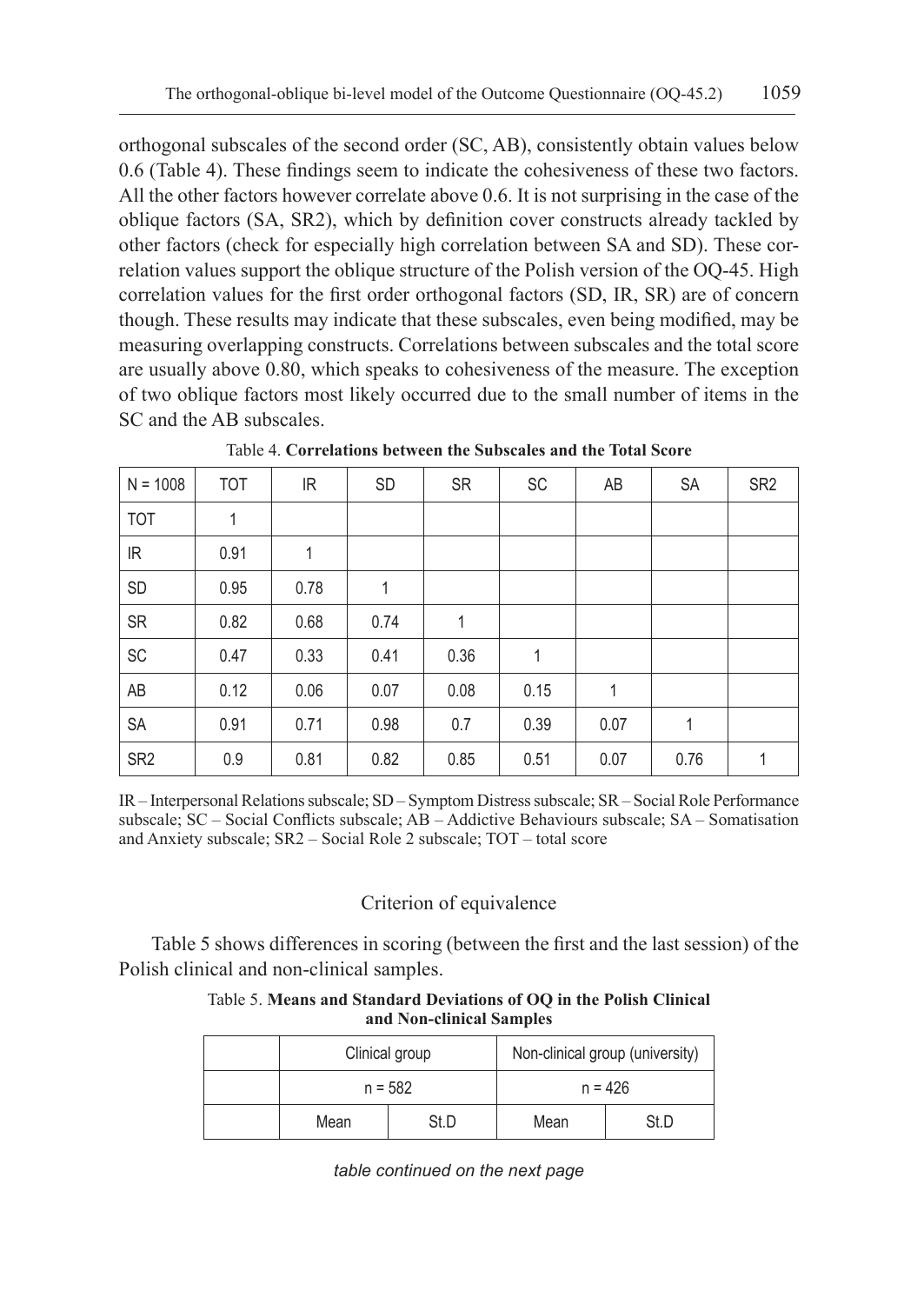|                 |       | Clinical group | Non-clinical group (university) |       |  |
|-----------------|-------|----------------|---------------------------------|-------|--|
|                 |       | $n = 582$      | $n = 426$                       |       |  |
| IR.             | 26.28 | 7.59           | 13.91                           | 6.88  |  |
| <b>SD</b>       | 33.8  | 9.99           | 20.51                           | 8.86  |  |
| <b>SR</b>       | 9.87  | 3.31           | 6.79                            | 2.85  |  |
| <b>SC</b>       | 4.82  | 2.18           | 4.49                            | 1.88  |  |
| AB              | 0.47  | 1.02           | 0.59                            | 1.17  |  |
| <b>SA</b>       | 20    | 6.8            | 12                              | 5.6   |  |
| SR <sub>2</sub> | 17    | 4.3            | 12                              | 4.1   |  |
| <b>TOTAL</b>    | 75.22 | 19.39          | 46.28                           | 18.23 |  |

IR – Interpersonal Relations subscale; SD – Symptom Distress subscale; SR – Social Role Performance subscale; SC – Social Conflicts subscale; AB – Addictive Behaviours subscale; SA – Somatisation and Anxiety subscale; SR2 – Social Role 2 subscale; TOTAL – total score. St.D – Standard Deviation

The sample of Polish non-patients when compared to the sample of Polish patients has significantly better level of functioning on all subscales and the total scale, i.e. Wilks'  $\lambda = 0.52$ , *F* (7, 1000) = 133.76, p < 0.00001. Effect sizes for the difference between the clinical and community samples are usually very large (e.g., for the IR *F*  $(1, 1006) = 745.14$ ,  $p < 0.00001$ ,  $d = 1.7$ , 95% CI = [1.25, 2.15] and for the total scale  $F(1, 1006) = 246.21$ ,  $p \le 0.00001$ ,  $d = 1.53$ ,  $95\%$  CI = [0.37, 2.7]), with an exception of the SC and the AB, which yield small and nonsignificant values: for the SC *F* (1, 1006) = 8.47 p < 0.0037, d = 0.16, 95% CI = [0.03, 0.29] and for the AB *F* (1, 1006) *=* 2.93,  $p < 0.0874$ ,  $d = -0.11$ , 95% CI = [-0.18, -0.04].

The mean scores for the Polish non-clinical sample are above the American equivalents when compared to the US university sample ( $t = 12.4$ ,  $p < 0.000001$ ,  $d = 0.68$ , 95% CI = [-1.13, 1.59]) or the US community sample (*t* = 9.4, *p* < 0.000001, *d* = 0.48,  $95\%$  CI = [-0.98, 1.1]). The effect size for comparison between the Polish clinical sample and the US clinical sample is very small and statistically nonsignificant ( $t = 1.86$ ,  $p = 0.18$ ,  $d = 0.05$ , 95% CI = [-1.7, 0.9]).

### Clinical significance and reliable change

For the Polish OQ the cut-off scores are the following: 20 for the IR subscale, 27 for the SD, 8 for the SR, 5 for the SC, 1 for the AB, 16 for the SA, and 14 for the SR2, and for the total score 60. Scores above the cut-off point indicate that an individual belongs to the clinically dysfunctional range. In other words, the cut-off score of 60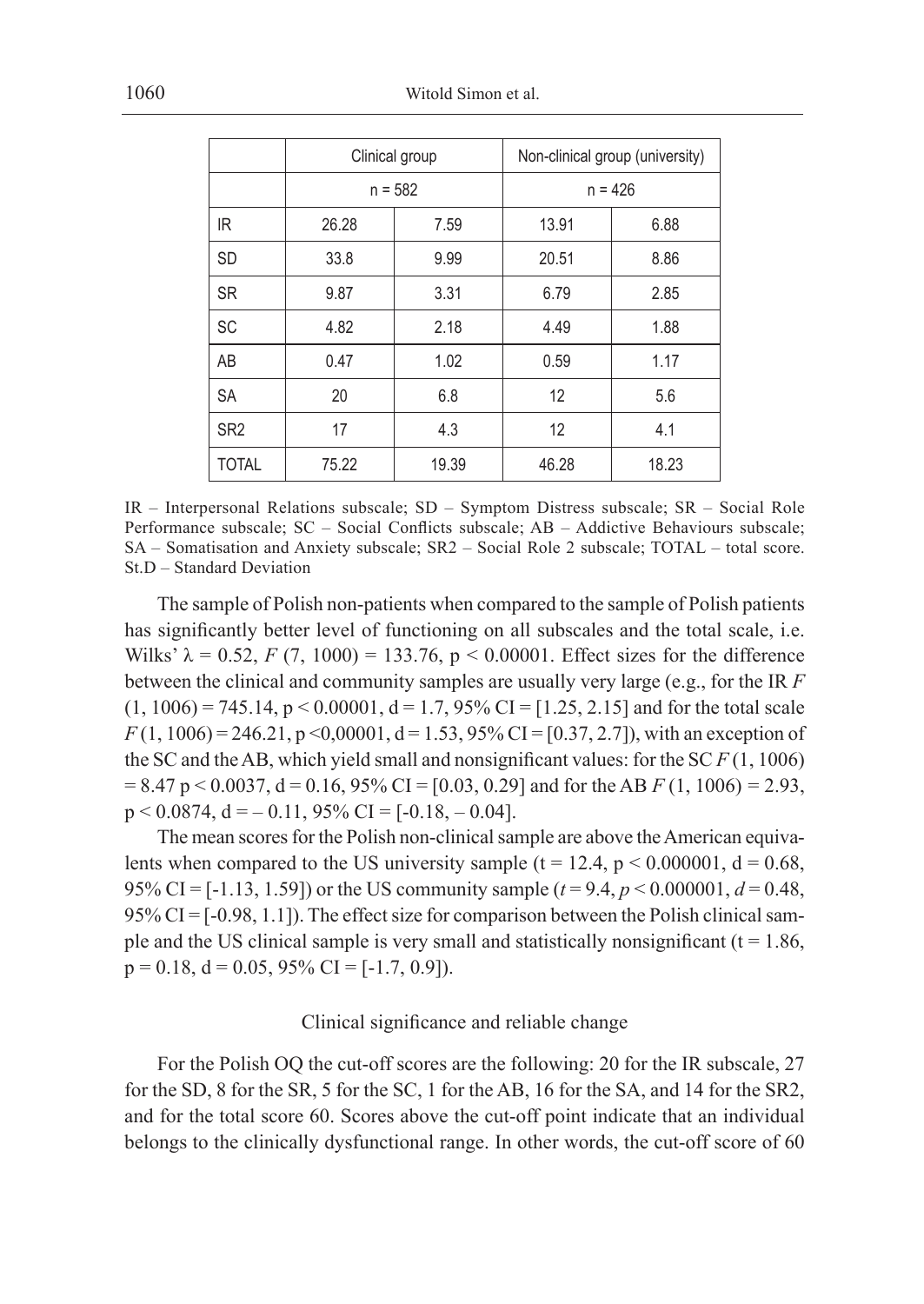indicates the sensitivity for the OQ total score at the level of 0.90, which means that 90% of the non-patient sample belongs to the functional sample while 90% of clinical sample is adequately identified as dysfunctional. The Reliable Change Indexes (RCI) are the following: 8.27 for the SD, 5.73 for the IR, 4.46 for the SR, 4.64 for the SC, 2.45 for the AB, 7.31 for the SA, and 6.72 the SR2. The RCI for the OQ total score is 12.9. In other words, a patient has to improve a minimum of 13 points on the OQ total scale to obtain a reliable change.

## Internal consistency and test-retest

Internal consistency and test-retest reliability of the Polish version of the OQ are of sufficient values for subscales and the total scale, indicating adequacy of the seven factor bi-level model. Values of internal consistency (Table 6) in all of the cases except for the SC are at the level of 0.7 or above. Most test-retest reliability values (Table 7) are above 0.7 and some are above 0.8. The reaming ones yield values above 0.6, which is recognised as the minimal level of reliability of the instrument. Test-retest results point to stability in time of the Polish version of the OQ-45.

| Internal consistency | Cronbach's alpha             |      |     |                                  |                            |      |  |  |  |
|----------------------|------------------------------|------|-----|----------------------------------|----------------------------|------|--|--|--|
|                      | Clinical sample<br>$n = 582$ |      |     | Non-clinical sample<br>$n = 426$ | Total sample<br>$n = 1008$ |      |  |  |  |
| <b>Subscales</b>     | n<br>a                       |      | n   | a                                | n                          | a    |  |  |  |
| IR.                  | 582                          | 0.88 | 426 | 0.91                             | 1008                       | 0.93 |  |  |  |
| <b>SD</b>            | 582                          | 0.91 | 426 | 0.92                             | 1008                       | 0.93 |  |  |  |
| <b>SR</b>            | 582                          | 0.80 | 426 | 0.78                             | 1008                       | 0.82 |  |  |  |
| SC                   | 582                          | 0.61 | 426 | 0.60                             | 1008                       | 0.61 |  |  |  |
| AB                   | 582                          | 0.71 | 426 | 0.70                             | 1008                       | 0.71 |  |  |  |
| SR <sub>2</sub>      | 582                          | 0.70 | 426 | 0.75                             | 1008                       | 0.76 |  |  |  |
| SA                   | 582                          | 0.84 | 426 | 0.85                             | 1008                       | 0.88 |  |  |  |
| <b>TOTAL</b>         | 582                          | 0.93 | 426 | 0.95                             | 1008                       | 0.95 |  |  |  |

Table 6. **Internal Consistency: Cronbach's alpha**

IR – Interpersonal Relations subscale; SD – Symptom Distress subscale; SR – Social Role Performance subscale; SC – Social Conflicts subscale; AB – Addictive Behaviours subscale; SA – Somatisation and Anxiety subscale; SR2 – Social Role 2 subscale; TOTAL – total score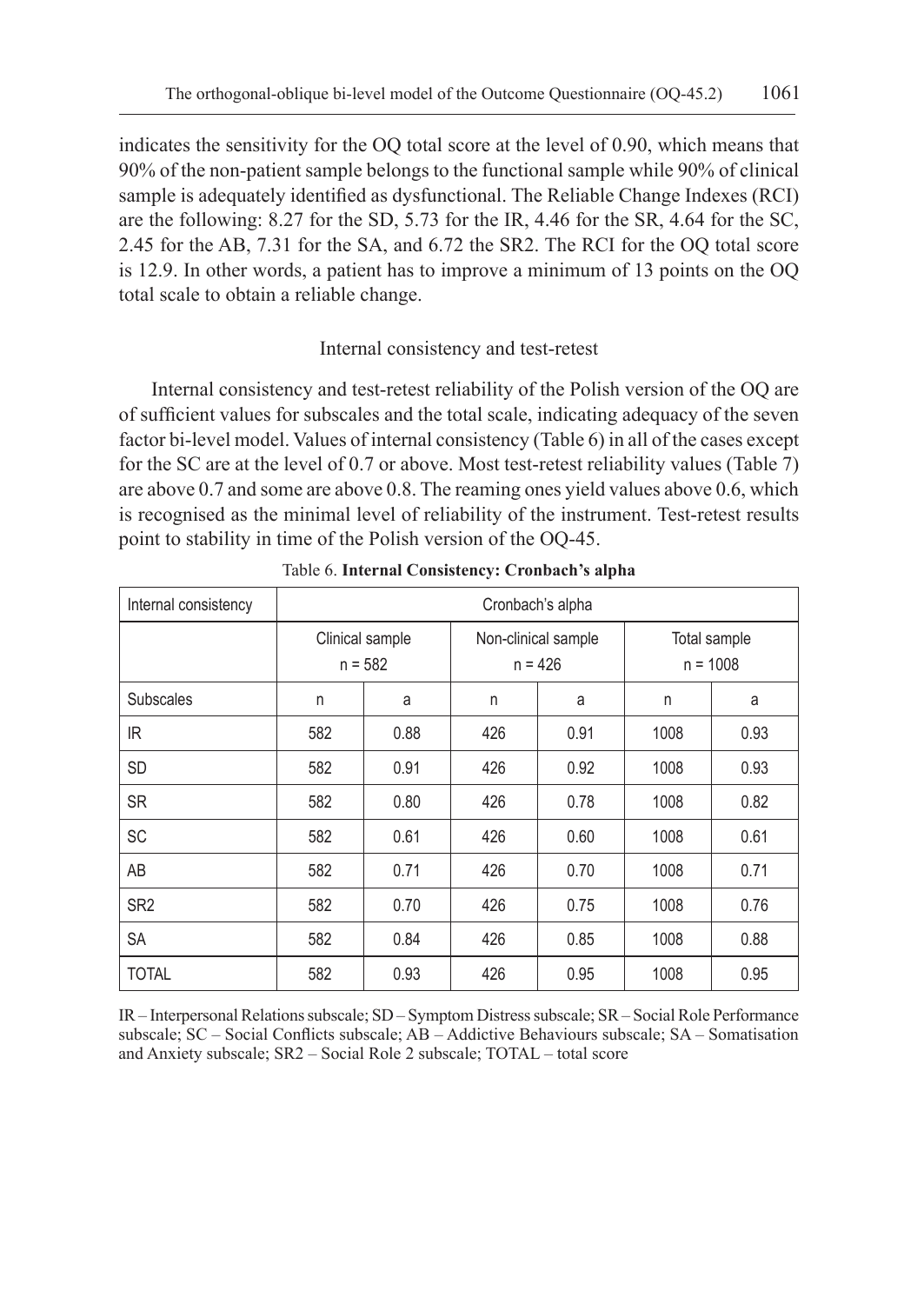|                  | Test-retest reliability      |      |     |                                  |                            |      |  |  |
|------------------|------------------------------|------|-----|----------------------------------|----------------------------|------|--|--|
|                  | Clinical sample<br>$n = 582$ |      |     | Non-clinical sample<br>$n = 426$ | Total sample<br>$n = 1008$ |      |  |  |
| <b>Subscales</b> | n                            | r    | n   | r                                | n                          | r    |  |  |
| IR.              | 582                          | 0.76 | 426 | 0.84                             | 1008                       | 0.89 |  |  |
| <b>SD</b>        | 582                          | 0.77 | 426 | 0.84                             | 1008                       | 0.87 |  |  |
| <b>SR</b>        | 582                          | 0.7  | 426 | 0.72                             | 1008                       | 0.79 |  |  |
| <b>SC</b>        | 582                          | 0.63 | 426 | 0.68                             | 1008                       | 0.65 |  |  |
| AB               | 582                          | 0.73 | 426 | 0.69                             | 1008                       | 0.72 |  |  |
| SR <sub>2</sub>  | 582                          | 0.67 | 426 | 0.75                             | 1008                       | 0.8  |  |  |
| <b>SA</b>        | 582                          | 0.78 | 426 | 0.8                              | 1008                       | 0.86 |  |  |
| <b>TOTAL</b>     | 582                          | 0.77 | 426 | 0.87                             | 1008                       | 0.89 |  |  |

Table 7. **Test-retest Reliability (Pearson Product-moment Correlation Coefficient)**

IR – Interpersonal Relations subscale; SD – Symptom Distress subscale; SR – Social Role Performance subscale; SC – Social Conflicts subscale; AB – Addictive Behaviours subscale; SA – Somatisation and Anxiety subscale; SR2 – Social Role 2 subscale; TOTAL – total score

#### Sensitivity to change

Sensitivity to change was measured between the first and fourth session, for the group of randomly selected 161 patients coming from all clinical subsamples. The Polish version of the OQ showed high sensitivity to change on all subscales: e.g., SD:  $t(161) = 8.43$ ,  $p < 0.001$ ,  $d = 0.56$ ; IR:  $t(161) = 2.04$ ,  $p < 0.001$ ,  $d = 0.15$ ;  $d = 0.27$ ; AB t(161) = 4.03, p < 0.001, d = 0.33; SA: t(161) = 8.02, p < 0.001, d = 0.53; and the total scale t(161) = 7.33, p < 0.001, d = 0.50.

### **Discussion**

Our study was the first attempt to establish the psychometric properties and factorial validity of the Polish OQ-45, as well as its equivalence with the original version of the measure. We found a poor fit of the original three factor OQ to our data, a reasonable fit of the five factor model, and a good fit of the seven factor model. The latter structure is a bi-level model of the total score, five orthogonal factors (subscales specific for the Polish OQ, i.e. Social Conflicts and Addictive Behaviours; and original yet modified subscales, i.e. Symptom Distress, Interpersonal Relations, and Social Role) and two oblique factors (Somatisation and Anxiety, Social Role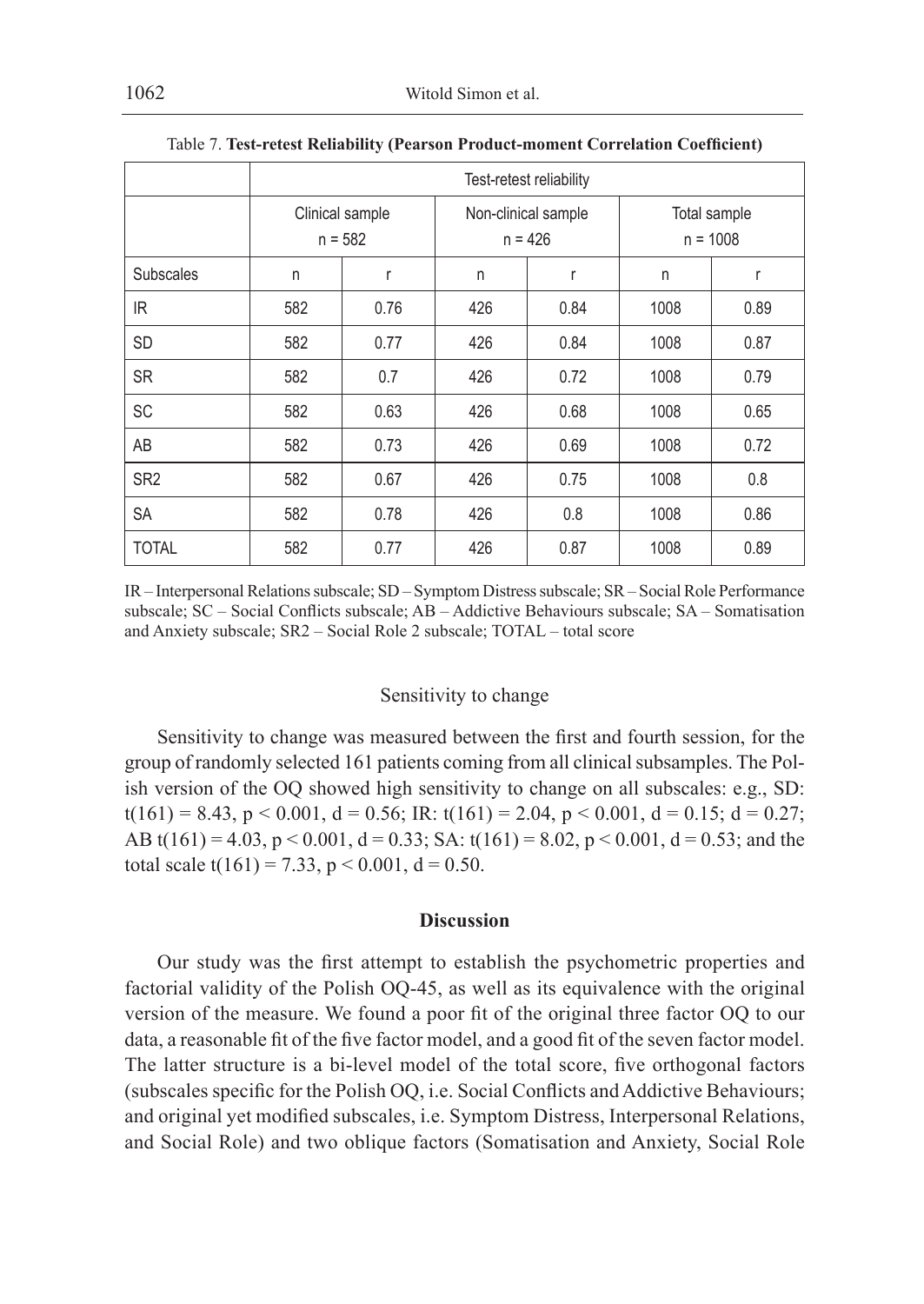2). When compared to other evaluated solutions, not only does this model explain the largest percentage of the variance, its goodness-of-fit indexes meet the CFA recommended criteria most frequently. Its psychometric properties and sensitivity to change seem to be sufficient, its cut-off scores and clinically significant change indexes are adequate and similar to original measure. Overall, although the Polish OQ model does differ from the original structure, its equivalence with the American OQ could be recognised as satisfactory.

### Fit of the original three factor model to Polish data

Noteworthy, the fit of the original three factor model to our data, when compared, within ML or GLS methods, to other validations was only slightly worse [9, 11] or even quite equivalent [21]. Still, we decided not to recognise the three factor model as an adequate fit to our data for the following reasons: (1) factor loadings based on the PA and EFA, did not support the original distribution of items into three subscales, but to the contrary, they formed new subscales, specific for Polish respondents; (2) the three factor model obtained substantially lower CFA indexes when compared to seven factor structure; and (3) the new subscales to a certain extent reflect item distribution and factor structure as obtained in other studies [9, 19, 20].

The fact that the original three factor structure when tested on our data was not positively verified with the EFA and only poorly fulfilled the CFA goodness-of-fit criteria is not surprising in the light of inconclusive results of previous studies dealing with the OQ factor structure [9, 11, 12, 18–21]. Their authors, as much as the OQ-45 developers [22], on one hand appreciate the OQ as a measure containing one general factor and multiple subscales, yet are aware that the subscales may not be that discrete as suggested by psychometric properties, they suggest other than three factor structures of the OQ, which potentially may more adequately capture the multidimensionality of individual functioning. It is therefore to be emphasised that the EFA findings and the CFA results along with correlations support the seven factor bi-level structure of the OQ-45 as most appropriate for the Polish data set.

### Psychometric properties of the Polish version of the OQ

The Polish OQ is equipped with adequate cut-off scores and RCI useful for estimating clinical significance, and thus creates valid categories of patients who are recovered, improved, unchanged, or deteriorated during a treatment. The cut-off point of the Polish OQ is at the level of 60, i.e., the Polish respondents who get 60 points or less are therefore to be classified in normal range, while respondents with 61 points or more in dysfunctional range. The cut-off point of the Polish OQ is within the range of cut-off points of other OQ versions (Dutch 55, American 63, Spanish 66, Italian 66). The cut-offs for three original yet modified subscales in the Polish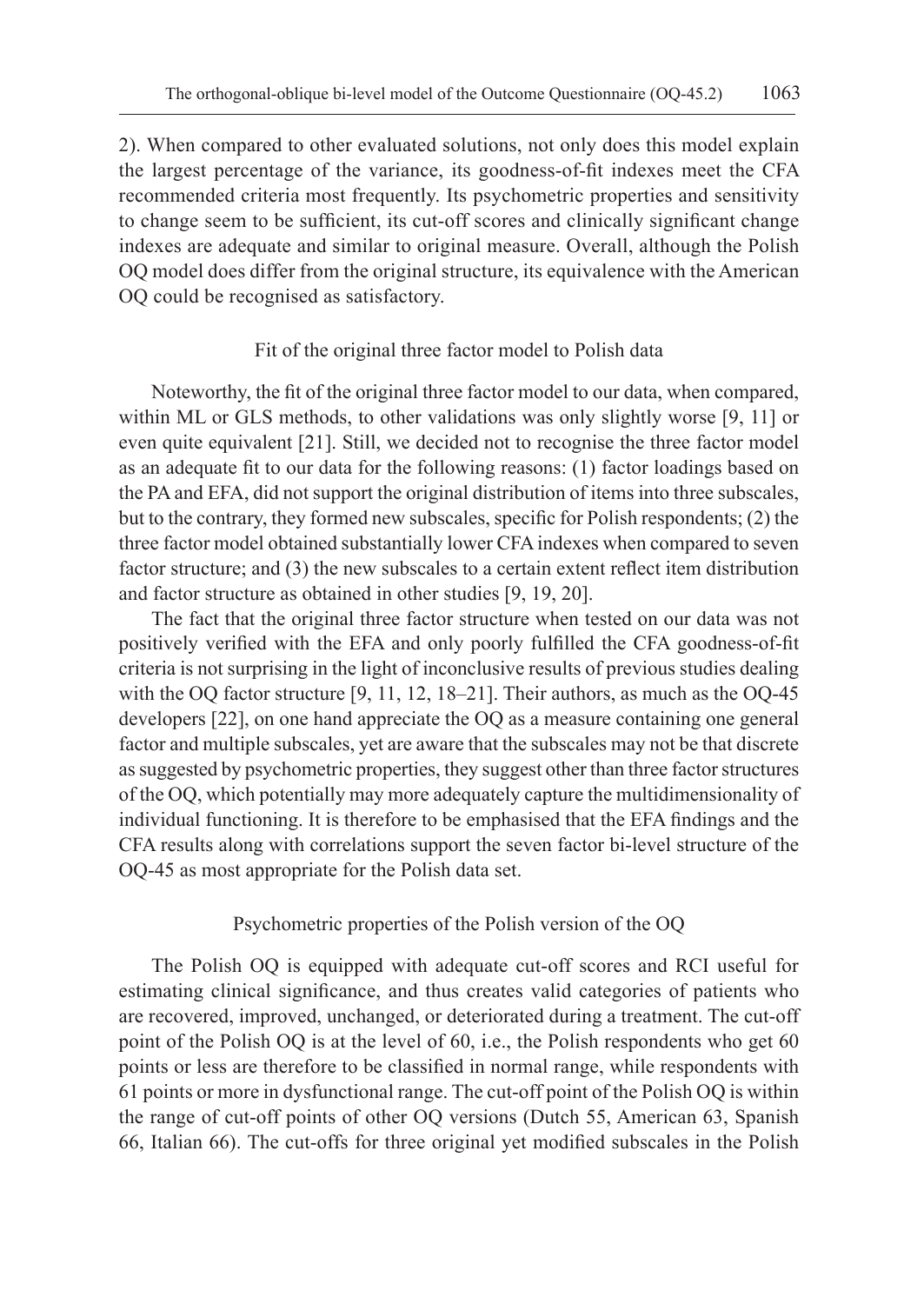OQ correspond to American ones (IR Polish 20, US 15; SD Polish 27, US 36; and SR Polish 8, US 12). The RCI for the OQ total score for the Polish OQ is 13, while for both American and Dutch is 14 [9, 22].

Three original subscales (SD, IR, SR) although shortened and modified, obtain psychometric properties comparable to the US and other versions of the OQ. Internal consistency of the Polish OQ is overall higher, with the exception of the SD which usually yields the same values, when compared to the US [22], Dutch [9], Italian [11], and Swedish [12] data. Since the majority of coefficients cross the threshold of 0.70, we claim that the Polish OQ is characterised with good internal consistency. The SR subscale, the only one holding values below 0.70, still has substantially higher internal consistency when compared to other language versions, including the American one. Test-retest reliability of the total score as well as three first order orthogonal subscales of the Polish OQ, when compared to the US and Dutch data, usually is higher, for both clinical and non-clinical samples. Its satisfactory values attest to the Polish OQ's stability over time in scoring.

The IR and the SR consistently correlate higher and the SD slightly lower with the total score, when compared to Dutch [9], German [10], and Italian [11] versions of the OQ. Unfortunately, the OQ manual [22] does not provide correlations between the subscales and the total score for the original version. Overall, it could be claimed that these correlations support our decision to modify and shorten the original subscales, for they indicate high cohesion of the subscales with the total scale. The highest correlation of the SD with the total score, both in our study as well as in other validations [9, 10, 21], could indicate that the OQ is more a measure of symptom distress, rather than of interpersonal functioning or social role.

The CFA goodness-of-fit indexes indicate good fit of the seven factor bi-level structure to Polish data. Additionally, this fit when compared to the fit of the three factor model in other studies consequently yields more favourable indexes also more frequently meeting the recommended criteria. For example the Polish OQ structure has better fitting values of GFI, AGFI, NFI, CN, and worse  $\chi^2/df$  when compared to the original OQ [21]; better  $\chi^2/df$ , RMR, RMSEA, GFI, and worse NFI, CFI than the Dutch version [9]; and more favourable RMR, RMSEA, and AGFI, but worse CFI and AIC than the Italian OQ [11]. Although our seven factor model, when compared to solutions from other publications seems to have quite adequate approximation to the available data, still three indexes did not approach recommended criteria  $(\chi^2$ , NFI, CFI). Since the  $\chi^2$  is dependent on the sample size, thus taking into account the relatively large sample size of our study, a significant  $\chi^2$  is not necessarily a sign of a poor fit. The low results of the NFI, which is partially based on  $\chi^2$ , may also be accounted for by the sample size. The low results of the CFI are usual for a measure consisting of multiple items [37].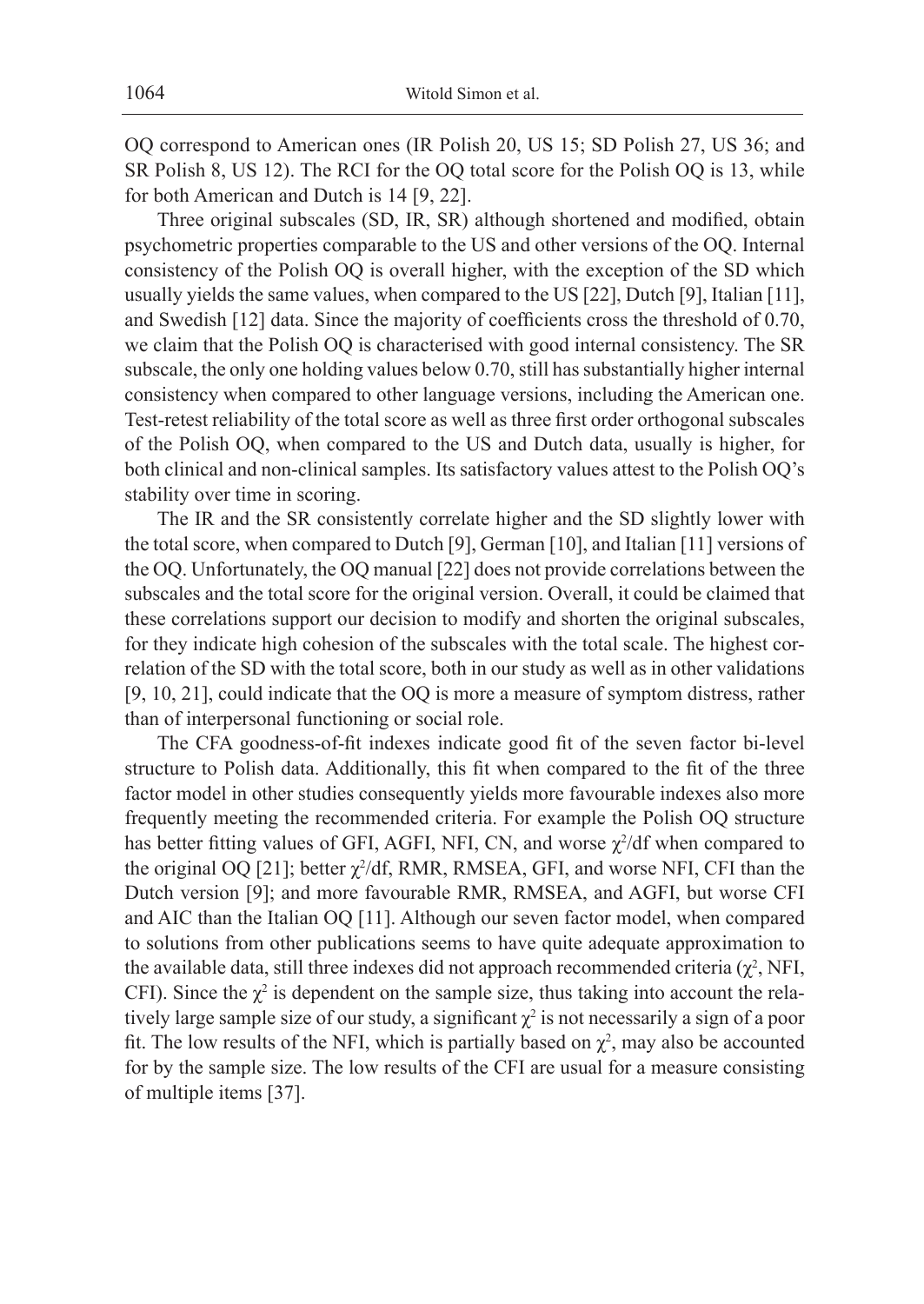Overall these results speak to certain equivalence between Polish model and other language versions, and consequently indicate both statistical and clinical relevance of the Polish set of subscales.

## Subscales specific to Polish OQ

The Addictive Behaviours subscale with its cut-off of zero and RCI of three is of high clinical relevance, almost reaching level of diagnostic sensitivity. To be recognised as an individual having considerable problems with alcohol and/or drugs it is enough to obtain just one point on the AB subscale. To achieve reliable change one needs to change by all available three points. Of course, since the AB factor only consists of three items, its psychometric properties, RCI, cut-offs, and correlations could be to a certain extent skewed. Still, its factor loading, internal consistency, and test-retest reliability make it comparable with other subscales. Nevertheless, the AB seems to be a clinically justifiable split of the original three factor structure.

The clinical utility of the Social Conflict subscale is not that implicit for the AB, and could be attributed to its relative heterogeneity. Probably the factor measuring such multicontextual phenomenon as social conflicts could benefit from addition of new items and/or from content modification of already existing questions. Noteworthy, the psychometric properties of the SC are hampered by the problematic question of OQ14. This item seems to be the least homogeneous of all SC items. Its removal from the OQ would increase the Cronbach's alpha up to 0.68 for the total scale, to 0.69 for clinical, and to 0.63 for the non-clinical subsample. Noteworthy, the same effect, i.e. increase of the Cronbach's alpha after discarding the OQ14, has been also noted in other validations [12].

The relatively poor psychometric properties of the SC, the AB, as well as the SR2 could be attributed to a small number of items in each of these subscales. Their reliability and internal consistency were usually better when clinical and non-clinical subsamples were combined into the total sample.

The SA subscale proved to be of clinical and statistical relevance. Its homogenous items seem to adequately measure phenomena related to somatisation and anxiety. Interestingly enough, although in terms of item distribution the SA subscale matches the Anxiety and Somatic Distress (ASD) factor of the Dutch OQ [9], it obtains slightly yet consistently better psychometric properties, when it comes to factor loadings, correlations with original subscales, internal consistency for the non-clinical population, and test-retest reliability. There is a perfect match between the SA and the ASD in terms of the RCI, correlation with total score, and internal consistency for clinical population.

The SR2 factor has, when compared to other subscales, more or less equivalent psychometric properties. Still, its relative heterogeneity questions its clinical utility and may call for future researchers to make modifications or remove it from the structure of the Polish OQ.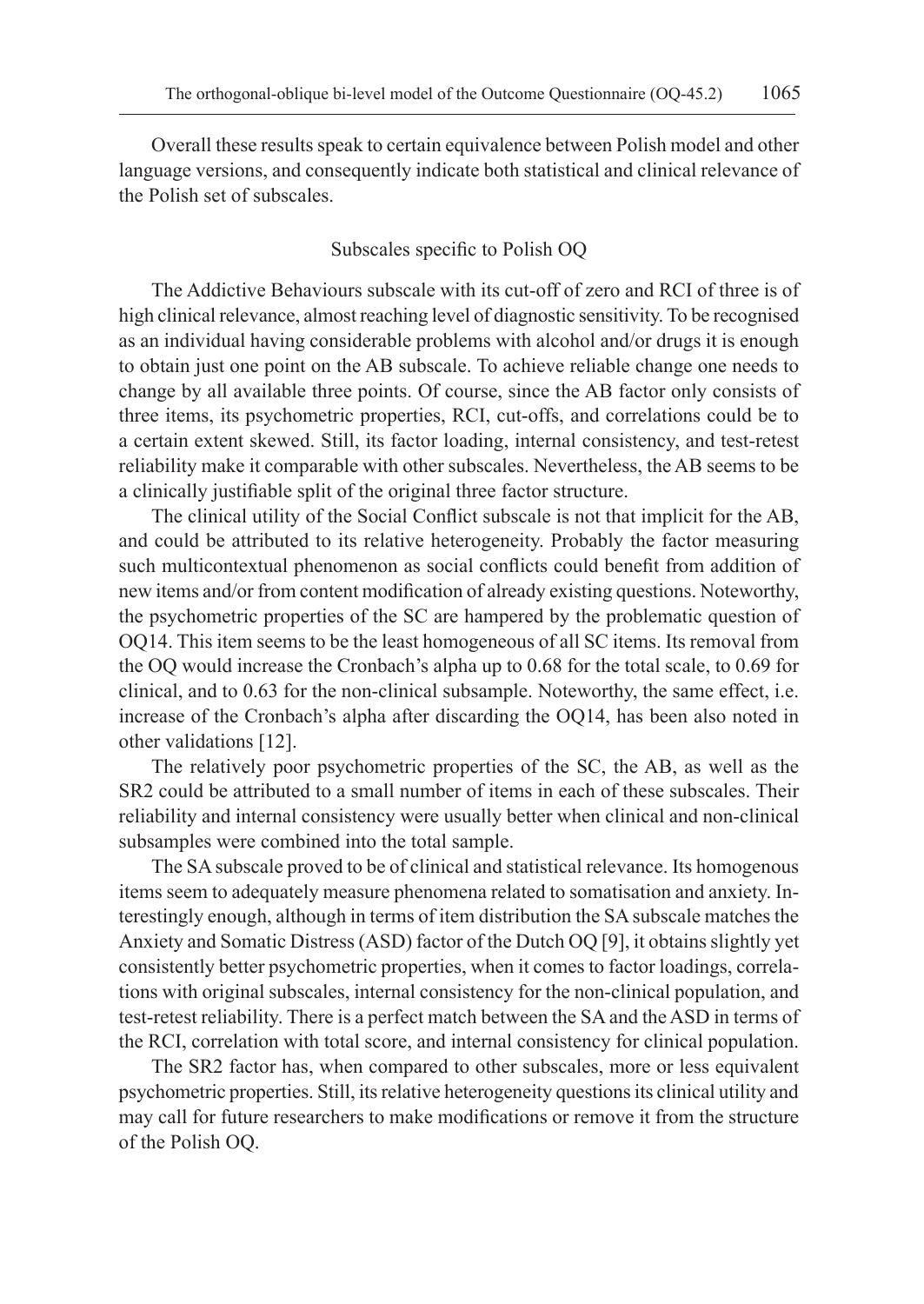### Strengths and limitations

We believe that this study provides results which are valuable not just to therapists who consider using the Polish version of the OQ-45 in their clinical practice, but also to researchers who develop psychotherapy outcome measures. The strengths of this study include: (1) a balanced and reasonably comprehensive account of previous studies and conflicting results found in analyses of the OQ; (2) a large and acceptably heterogeneous sample of clinical and non-clinical respondents; (3) clinical settings which resemble a treatment-as-usual environment; (4) analysis of data across multiple time points; (5) several carefully conducted analyses of possible factorial structures of the instrument; (6) the first known reliability estimates of the Polish version of the OQ; and (7) discussion elaborating upon how the role of cultural differences and the passage of time on the measure structure might influence the results. The generalisations from this study are limited in a number of ways: (1) not a very large size for each particular subsample; (2) the non-clinical subsample formed almost entirely by young adults; (3) lack of a normal distribution; (4) small effect sizes weakening the sensitivity of all the subscales; and (5) only 55.04% of the variance was explained with the seven factor bi-level structure.

Due to the large number of tests performed in this project the authors decided to explore effectiveness and stability of this tool in the other paper [38], which presents measures of the effectiveness based on Markov chains.

### **Conclusions**

The paper presents results of Polish adaptation – based on factor analysis – of American Outcome Questionnaire (OQ-45.2). In summary, the seven factor bi-level model of the Polish OQ, seems to be – within the limitations of this study – both an empirically and clinically relevant measure of specific areas of client functioning (in terms of interpersonal relations; social role performance; social conflicts; symptom distress; somatisation and anxiety; and addictive behaviours). Psychometric properties of the Polish OQ are consistent with the American OQ and other language adaptations. Reliability and validity estimates of all subscales, including the new ones, are promising, and thus indicate our version of the OQ as sensitive enough of a tool for Polish respondents. Sensitivity to change of the Polish OQ is sufficient, allowing for discrimination between dysfunctional and non-clinical respondents. Specific cut-off scores allow for estimating reliable clinical change specific for Polish patients. Still, in its clinical application, as much as in the case of the original OQ, rather than on the subscales, it is safer to rely on the OQ total score. Overall, although the original subscales (SD, IR, SR) have been modified and shortened and additional factors had been modelled (AB, SC, SA, SR2), equivalence of the Polish OQ with the original version of the OQ is satisfactory.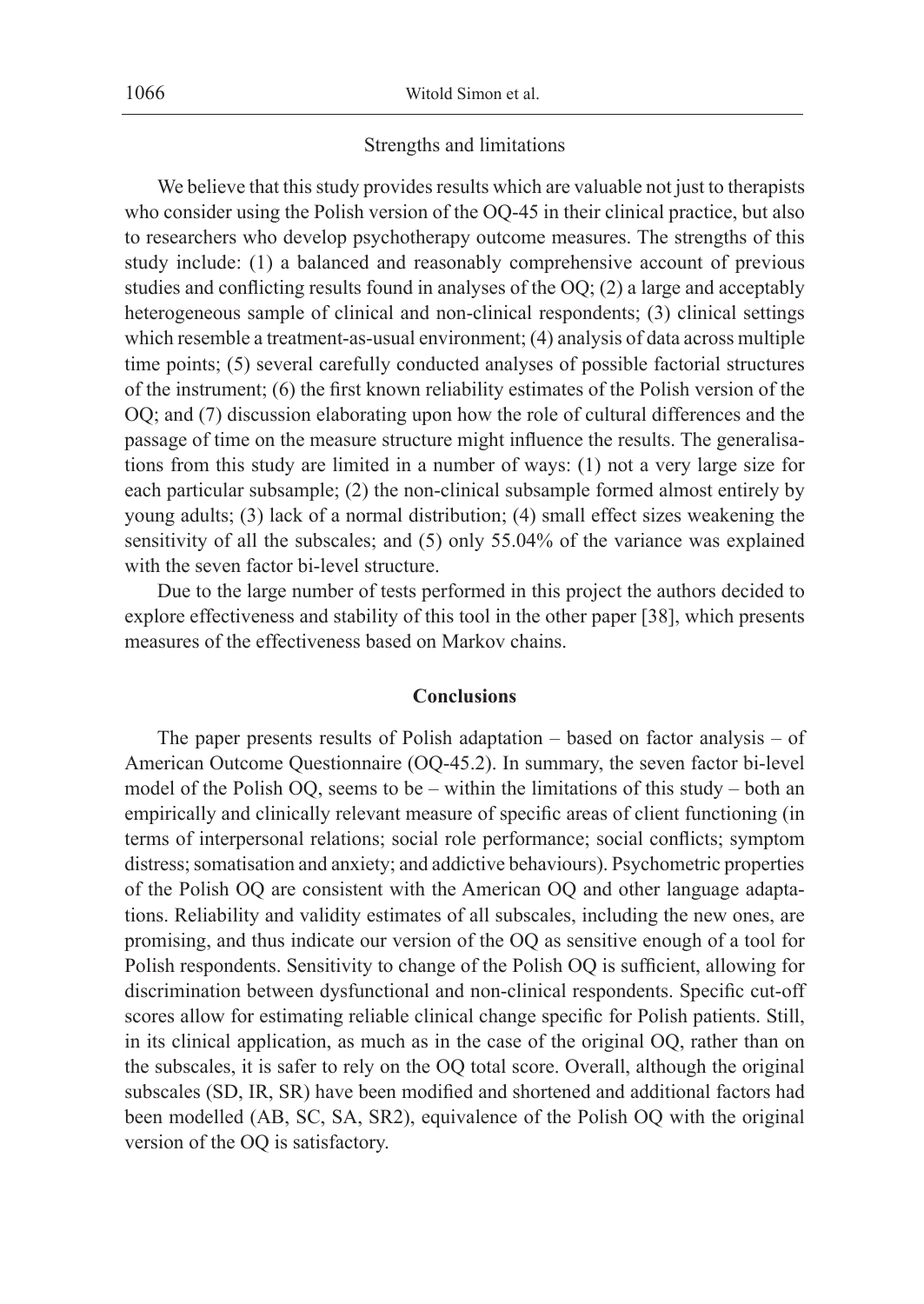Noteworthy, the clinical usage of the Polish version of the OQ 45-2 – analogically as in the case of the original measure – seems to be more reliable when relied upon just the total score rather than individual subscales. If only for the fact, that the American three factor structure – which served as a frame of reference in this study – is not a result of exploratory factor analysis, but rather arbitrary decisions of the authors of the OQ [1].

Differences between Polish and American factor structures could be attributed to numerous cultural divergences between Polish and American societies [33]. This assumption is somewhat backed up with differences in scoring of the Polish clinical and non-clinical subsamples, indicating that while patients from both countries are quite similar in their psychological characteristics as measured by the OQ, non-patients do differ at a significant level. The passage of time is another potential explanation of poor fit of the original three factor model to the Polish data. Since the questionnaire was designed nineteen years ago [1], it is likely that its structure may have been adequate then, but nowadays does not that precisely capture the experience of individuals. This could be especially relevant for Polish society, which has been substantially changing during the past twenty five years, being stretched between collectivistic and individualistic values, moving from survival to achievement oriented behaviours, dwelling more and more in a technology and Internet-based way of life [39]. It is likely that questions directly tackling such issues (e.g., work-home balance, on-line networks) could further increase relevance of the OQ not just for the Polish population.

Since this is a preliminary adaptation, there is a need for future studies further investigating validity of the factors found to be specific for the Polish OQ and testing its conceptual equivalence with the original OQ. It is to be noted that concurrent validity estimates for the Polish OQ with other measures remains to be tested. A larger number of respondents in each subsample may help to establish the cut-off points and the RCI for more homogeneous groups of respondents, i.e., inpatients, outpatients, or patients with specific diagnosis. Last but not least, we hope that our results will spark a discussion about whether or not efforts need to be taken in order to revise the content of the questions and factor structure of the original OQ.

### **References**

- 1. Lambert MJ, Burlingame GM, Umphress V, Hansen NB, Vermeersch DA, Clouse GC. et al. *The reliability and validity of the Outcome Questionnaire*. Clin. Psychol. Psychother. 1996; 3: 249–258.
- 2. Hatfield DR, Ogles BM. *The use of outcome measures by psychologists in clinical practice*. Prof. Psychol. Res. Pract. 2004; 35: 485–491.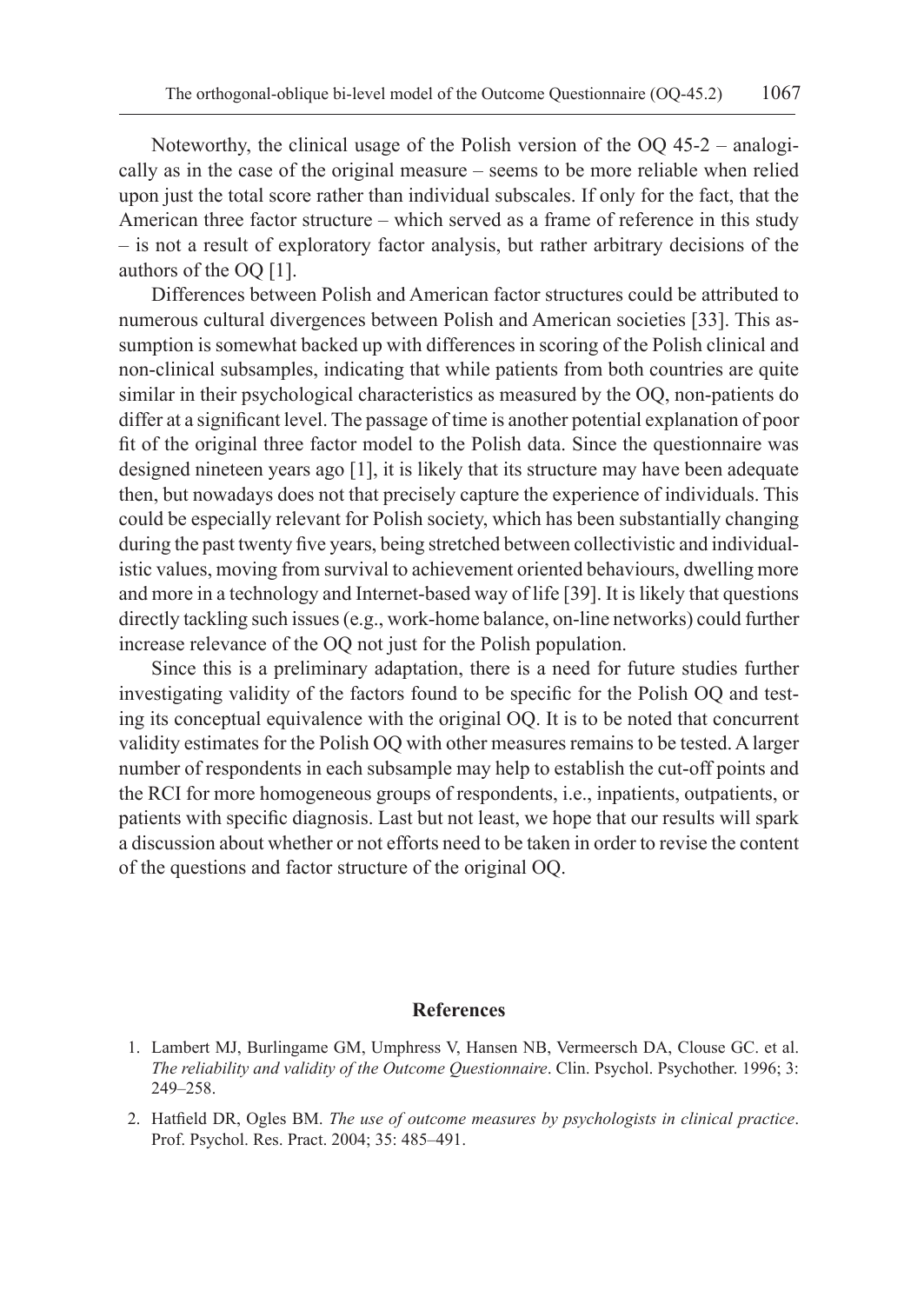- 3. Lambert MJ, Harmon C, Slade K, Whipple JL, Hawkins EJ. *Providing feedback to psychotherapists on their patients' progress: Clinical results and practice suggestions*. J. Clin. Psychol. 2005; 61: 165–174.
- 4. Slade KL, Lambert MJ, Harmon SC, Smart DW, Bailey R. *Improving psychotherapy outcome: The use of immediate electronic feedback and revised clinical support tools*. Clin. Psychol. Psychother. 2008; 15: 287–303.
- 5. Simon W, Lambert MJ, Harris MW, Busath G, Vazquez A. *Providing patient progress information and clinical support tools to therapists: Effects on patients at risk of treatment failure*. Psychother. Res. 2012; 22: 638–647.
- 6. Crits-Christoph P, Ring-Kurtz S, Hamilton JL, Lambert MJ, Gallop R, McClure B. et al. *A preliminary study of the effects of individual patient-level feedback in outpatient substance abuse treatment programs*. J. Subst. Abuse Treat. 2012; 42: 301–309.
- 7. Simon W, Lambert MJ, Busath G, Vazquez A, Berkeljon A, Hyer K. et al. *Effects of providing patient progress feedback and clinical support tools to psychotherapists in an inpatient eating disorders treatment program: A randomized controlled study*. Psychother. Res. 2013; 23: 287–300.
- 8. Shimokawa K, Lambert MJ, Smart DW. *Enhancing treatment outcome of patients at risk of treatment failure: Meta-analytic and mega-analytic review of psychotherapy quality assurance system*. J. Cons. Clin. Psychol. 2010; 78: 298–311.
- 9. de Jong K, Nugter MA, Polak MG, Wagenborg JEA, Spinhoven P, Heiser WJ. *The Outcome Questionnaire (OQ-45) in a Dutch population: A cross-cultural validation*. Clin. Psychol. Psychother. 2007; 14: 288–301.
- 10. Lambert MJ, Hannöver W, Nisslmüller K, Richard M, Kordy H. *Fragebogen zum ergebnis von psychotherapie: Zur reliabilität und validitat der deutschen ubersetzung des Outcome Questionnaire 45.2*. Z. Klin. Psychol. Psychother. 2002; 31: 40–46.
- 11. Lo Coco G, Chiappelli M, Bensi L, Gullo S, Prestano C, Lambert MJ. *The factorial structure of the Outcome Questionnair-45: A study with an Italian sample*. Clin. Psychol. Psychother. 2008; 15: 418–423.
- 12. Wennberg P, Philips B, de Jong K. *The Swedish version of the Outcome Questionnaire (OQ-45): Reliability and factor structure in a substance abuse sample*. Psychol. Psychother. Theory Res. Pract. 2010; 83: 325–329.
- 13. Aleksandrowicz JW, Bierzyński K, Filipiak J, Kowalczyk E, Martyniak J, Mahoń S. et al. Kwestionariusze objawowe "S" i "O" – narzędzia służące do diagnozy i opisu zaburzeń ner*wicowych*. Psychoterapia 1981; 37: 11–27.
- 14. Sobański JA, Klasa K, Cyranka K, Mielimąka M, Dembińska E, Müldner-Nieckowski Ł. et al. *Effectiveness of intensive psychotherapy in a day hospital evaluated with Neurotic Personality Inventory KON-2006*. Psychiatr. Pol. 2014 [E-pub ahead of print; DOI: 10.12740/psychiatriapolska.pl/online-first/6].
- 15. Sobański JA, Klasa K, Rutkowski K, Dembińska E, Müldner-Nieckowski Ł. *Profil objawów pacjentów, którzy przerwali psychoterapię kompleksową w dziennym oddziale leczenia nerwic. Badanie retrospektywne*. Psychiatr. Psychoter. 2013: 9(4): 14–30.
- 16. Sobański JA, Müldner-Nieckowski Ł, Klasa K, Dembińska E, Rutkowski K, Cyranka K. *Traumatic childhood sexual events and secondary sexual heath complaints in neurotic disorders*. Arch. Psychiatry Psychother. 2013; 15(3): 19–32.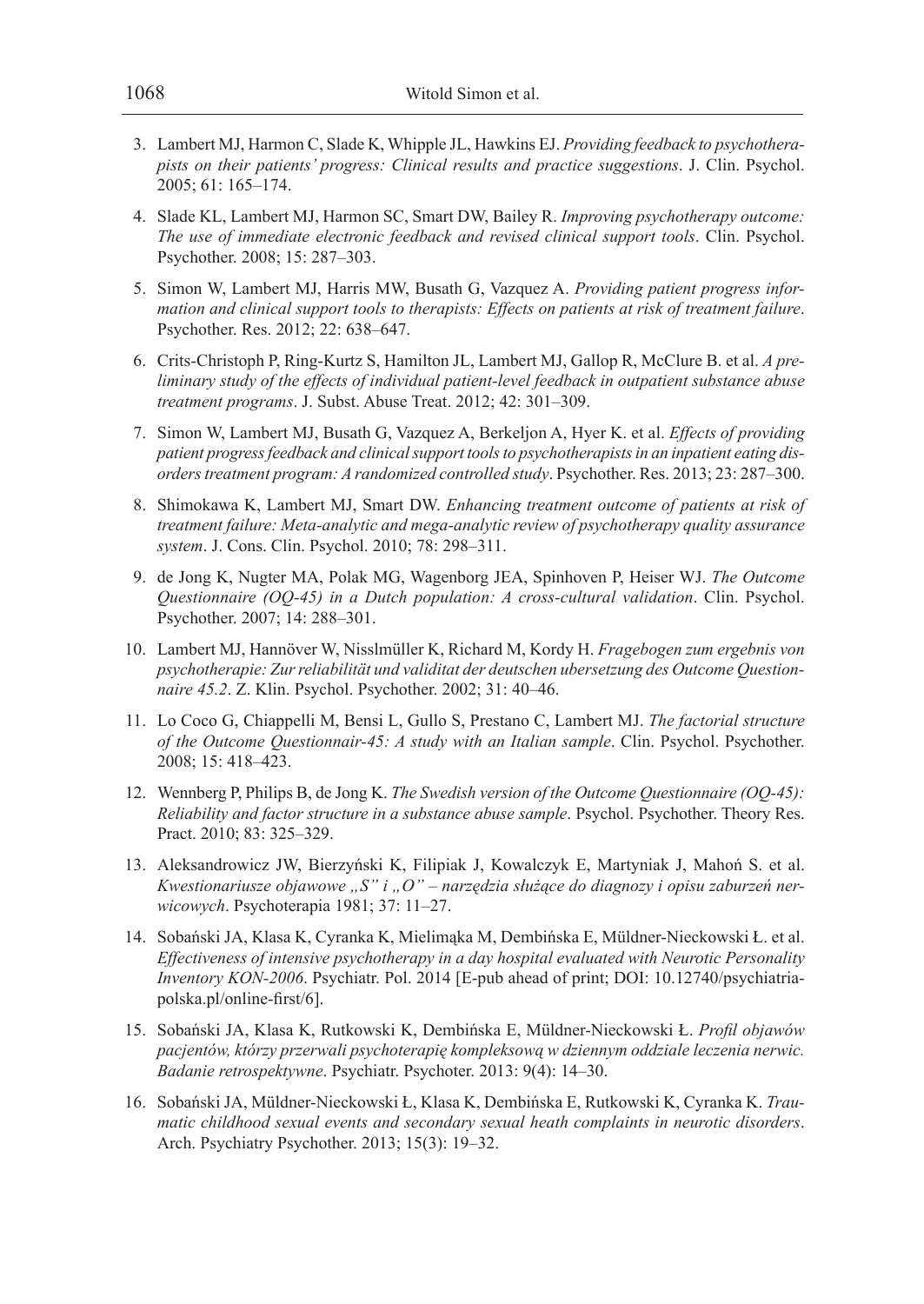- 17. Sobański JA, Cyranka K, Rodziński P, Klasa K, Rutkowski K, Dembińska E. et al. *Are neurotic personality traits and neurotic symptoms intensity associated with suicidal thoughts reported by patients of a day hospital for neurotic disorders?* Psychiatr. Pol. 2014 [E-pub ahead of print; DOI: 10.12740/psychiatriapolska.pl/online-first/5].
- 18. Bludworth JL, Tracey TJG, Glidden-Tracey C. *The bi-level structure of the Outcome Questionnaire-45*. Psychol. Assess. 2010; 22: 350–355.
- 19. Kim SH, Beretvas SN, Sherry AR. *A validation of the factor structure of OQ-45 scores using factor mixture modeling*. Meas. Eval. Couns. Dev. 2010; 42: 275–295.
- 20. Minami T, Davies DR, Tierney SC, Bettmann JE, McAward SM, Averill LA. et al. *Preliminary evidence on the effectiveness of psychological treatments delivered at a university counseling center*. J. Couns. Psychol. 2009; 56: 309–320.
- 21. Mueller RM, Lambert MJ, Burlingame GM. *Construct validity of the outcome questionnaire: A confirmatory factor analysis*. J. Pers. Assess. 1998; 70: 248–262.
- 22. Lambert MJ, Morton JJ, Hatfield D, Harmon C, Hamilton S, Reid RC. et al. *Administration and Scoring Manual for the Outcome Questionnaire – 45*. Orem, UT: American Professional Credentialing Services; 2004.
- 23. Derogatis LR. *The SCL-90 manual: Scoring, administration and procedures for the SCL-90*. Baltimore: Johns-Hopkins University School of Medicine, Clinical Psychometrics Unit; 1977.
- 24. Beck AT, Steer RA, Garbin MG. *Psychometric properties of the Beck Depression Inventory: Twenty-five years later*. Clin. Psychol. Rev. 1988; 8: 77–100.
- 25. Spielberger CD. *Manual for the State-Trait Anxiety Inventory: STAI (FormY*). Palo Alto, CA: Consulting Psychologists Press; 1983.
- 26. Timmerman M, Lorenzo-Seva U. *Dimensionality assessment of ordered polytomous items with parallel analysis*. Psychol. Methods 2011; 16: 209–220.
- 27. Hooper D, Coughlan J, Mullen M. *Structural equation modelling: Guidelines for determining model fit*. Electron. J. Business Res. Methods 2008; 6: 53–60.
- 28. Osborne JW, Costello AB, Kellow JT. *Best practices in exploratory factor analysis*. In: Osborne JW. ed. *Best practices in quantitative methods*. Newbury Park, CA: Sage; 2008. p. 86–124.
- 29. Jacobson NS, Truax P. *Clinical significance: A statistical approach to defining meaningful change in psychotherapy research*. J. Cons. Clin. Psychol. 1991; 59: 12–19.
- 30. Lambert MJ, Hansen NB, Bauer S. *Assessing the clinical significance of outcome results*. In: Nezu AM, Maguth-Nezu C. ed. *Evidence-based outcome research: A practical guide to conducting randomized controlled trials for psychological interventions*. New York: Oxford University Press; 2008. p. 359–378.
- 31. Cohen J. *Statistical power analysis for the behavioral sciences*. Hillsdale, NJ: Erlbaum; 1988.
- 32. Zalewska M, Niemiro W, Samoliński B. *MCMC imputation in autologistic model*. Monte Carlo Methods and Appl. 2010; 16: 421–438.
- 33. Zalewski T. Inne Stany. Czym różnią się od nas Amerykanie? Warsaw: Biblioteka "Polityki"; 2011.
- 34. Kahn WA. *Psychological conditions of personal engagement and disengagement at work*. Acad. Manage. J. 1990; 4: 692–724.